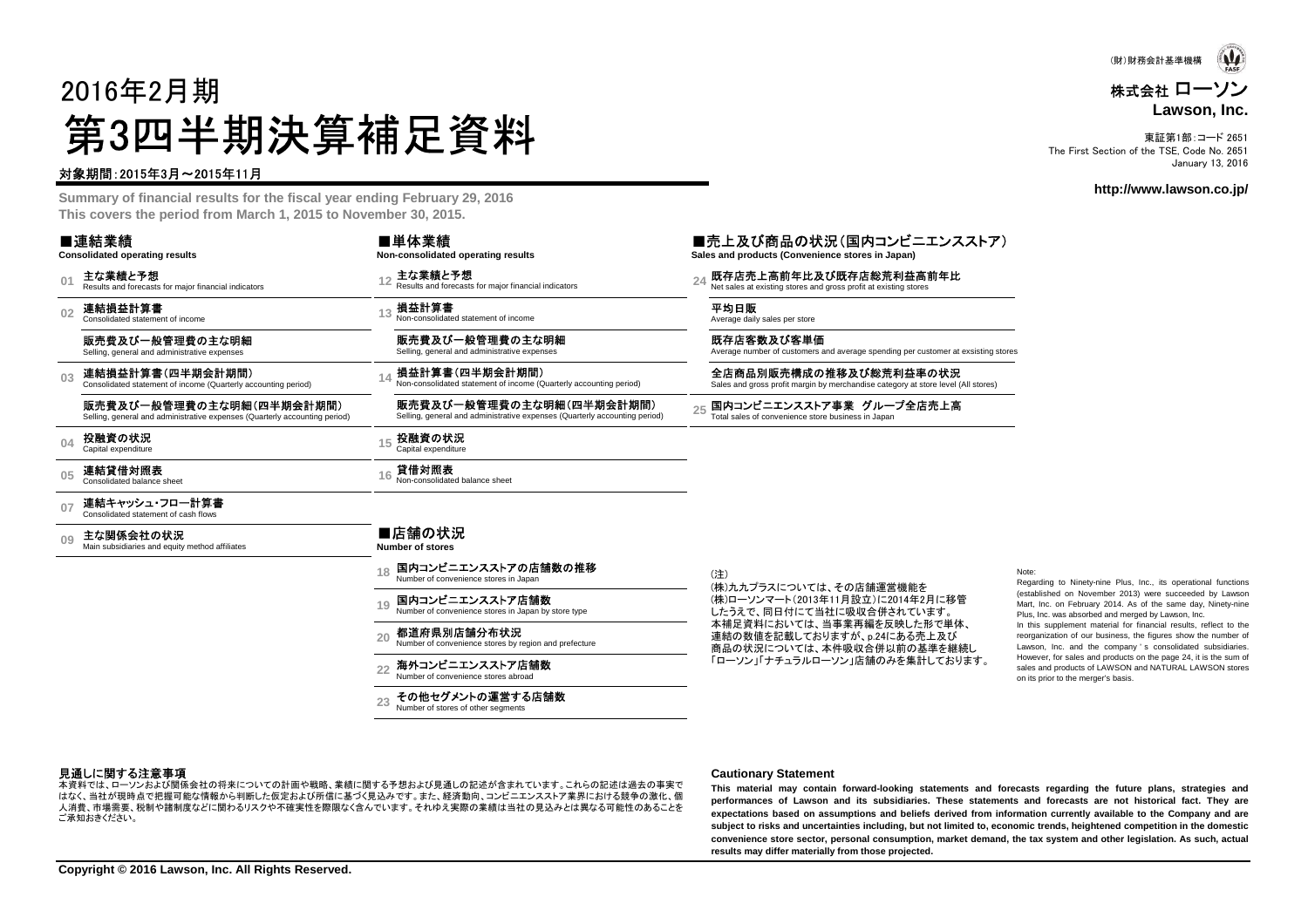# **■主な業績と予想** Results and forecasts for major financial indicators<br>
————————————————————

|                                                                                                                           |                                   | 2014年度/FY2014 <sup>*3</sup> |                                      |         | 2015年度/FY2015                     |         |                                                   |         |
|---------------------------------------------------------------------------------------------------------------------------|-----------------------------------|-----------------------------|--------------------------------------|---------|-----------------------------------|---------|---------------------------------------------------|---------|
|                                                                                                                           | 第3四半期/3Q<br>2014.3.1 - 2014.11.30 |                             | 通期/Full year<br>2014.3.1 - 2015.2.28 |         | 第3四半期/3Q<br>2015.3.1 - 2015.11.30 |         | 通期計画/Full year (Forecast)<br>2015.3.1 - 2016.2.29 |         |
|                                                                                                                           | 金額/Amount                         | 前年比/YoY                     | 金額/Amount                            | 前年比/YoY | 金額/Amount                         | 前年比/YoY | 金額/Amount                                         | 前年比/YoY |
| チェーン全店売上高(百万円) <sup>*1</sup><br>Net sales of convenience stores and Seijo Ishii stores (millions of yen)                  | 1,478,983                         | 100.0%                      | 1,961,983                            | 100.9%  | 1,549,800                         | 104.8%  | 2,062,000                                         | 105.1%  |
| 加盟店売上高(百万円)<br>Net sales of franchised stores (millions of yen)                                                           | 1.389.812                         | 101.0%                      | 1.828.928                            | 101.0%  | 1.429.314                         | 102.8%  |                                                   |         |
| 直営店売上高(百万円)<br>Net sales of company-operated stores (millions of yen)                                                     | 89.170                            | 85.7%                       | 133,054                              | 99.3%   | 120.485                           | 135.1%  |                                                   |         |
| $*2$<br><b>営業総収入</b> (百万円) Gross operating revenues (millions of yen)                                                     | 362.461                           | 98.0%                       | 497.913                              | 102.6%  | 435.534                           | 120.2%  | 579.000                                           | 116.3%  |
| <b>営業総利益</b> (百万円) Gross operating profit (millions of yen)                                                               | 275.689                           | 101.3%                      | 369.797                              | 103.1%  | 321.286                           | 116.5%  |                                                   |         |
| (対チェーン全店売上高比)<br>(Gross operating profit on Net sales of convenience stores and Seijo Ishii stores)                       | 18.6%                             |                             | 18.8%                                |         | 20.7%                             |         | $\overline{\phantom{m}}$                          |         |
| 販売費及び一般管理費(百万円)<br>Selling, general and administrative expenses (millions of yen)                                         | 215,915                           | 99.4%                       | 299,315                              | 103.0%  | 259,227                           | 120.1%  |                                                   |         |
| (対チェーン全店売上高比)<br>(Selling, general and administrative expenses on Net sales of convenience stores and Seijo Ishii stores) | 14.6%                             |                             | 15.3%                                |         | 16.7%                             |         |                                                   |         |
| <b>営業利益</b> (百万円) Operating profit (millions of yen)                                                                      | 59.773                            | 109.1%                      | 70.482                               | 103.5%  | 62.058                            | 103.8%  | 71.000                                            | 100.7%  |
| (対チェーン全店売上高比)<br>(Operating profit on Net sales of convenience stores and Seijo Ishii stores)                             | 4.0%                              |                             | 3.6%                                 |         | 4.0%                              |         |                                                   |         |
| 経常利益 (百万円) Recurring profit (millions of yen)                                                                             | 59.700                            | 108.4%                      | 71.714                               | 104.1%  | 60.677                            | 101.6%  | 68.900                                            | 96.1%   |
| 四半期(当期)純利益 (百万円) Net profit (millions of yen)                                                                             | 32.949                            | 108.1%                      | 32.686                               | 86.1%   | 31.472                            | 95.5%   | 35.200                                            | 107.7%  |
| 1株当たり四半期(当期)純利益 (円) Net profit per share (yen)                                                                            | 329.79                            |                             | 327.08                               |         | 314.73                            |         | $\frac{352.00}{4}$                                |         |
| 純資産 (百万円) Net assets (millions of yen)                                                                                    | 263.190                           |                             | 263.797                              |         | 272,693                           |         | $\overline{\phantom{0}}$                          |         |
| 総資産 (百万円) Total assets (millions of yen)                                                                                  | 780.604                           |                             | 764.614                              |         | 799.254                           |         | $\overline{\phantom{0}}$                          |         |
| 1株当たり純資産 (円) Net assets per share (ven)                                                                                   | 2.555.88                          |                             | 2.561.25                             |         | 2.644.47                          |         | -                                                 |         |
| 総資産四半期(当期)純利益率 ROA                                                                                                        | 4.7%                              |                             |                                      | 4.7%    |                                   | 4.0%    | $\overline{\phantom{0}}$                          |         |
| 自己資本四半期(当期)純利益率 ROE                                                                                                       | 13.2%                             |                             | 13.0%                                |         | 12.1%                             |         | $\overline{\phantom{0}}$                          |         |
| 流動比率 Current ratio                                                                                                        | 79.6%                             |                             |                                      | 74.3%   | 71.8%                             |         | $\overline{\phantom{0}}$                          |         |
| 固定比率 Fixed ratio                                                                                                          | 205.6%                            |                             | 211.2%                               |         | 215.6%                            |         | $\overline{\phantom{0}}$                          |         |
| 自己資本比率 Shareholders' equity ratio                                                                                         | 32.7%                             |                             |                                      | 33.5%   | 33.1%                             |         | -                                                 |         |
|                                                                                                                           | Notes:                            |                             |                                      |         |                                   |         |                                                   |         |

(注)Notes:  $\blacksquare$ )

なお、成城石井事業については直営の成城石井店舗のみを集計しております。\*1 チェーン全店売上高は、国内コンビニエンスストア事業、海外事業および成城石井事業の店舗売上高の合計です。

また、非連結の子会社及び、p.11記載の持分法適用関連会社は集計に含めておりません。

\*2 営業総収入は直営店売上高、加盟店からの収入等の合計です。

\*3 当社及び一部の国内連結子会社の有形固定資産(リース資産を除く)の減価償却方法については、従来、主として定率法を 採用しておりましたが、2014年度より定額法に変更しております。この変更により、従来の方法に比べて、2014年度の営業利益及び経常利益はそれぞれ9,422百万円増加しております。

\*4 通期計画の1株当たり当期純利益に関しては、2015年11月30日現在の期末発行済株式数を用いて算出しております。

and Seijo Ishii stores. In addition, for Seijo Ishii business, It is a total of its company-operated stores. \*1 The net sales of convenience stores and Seijo Ishii stores is a sum of total sales of convenience stores in domestic, overseas business

Futhermore, the net sales does not include total sales of unconsolidated affiliates and equity method affiliates stated in page 11.

\*2 The gross operating revenues is a sum of total sales of company-operated stores and commissions from franchised stores.

\*3 For the depreciation method for property, store and equipment (except lease assets), Lawson, Inc. and part of its domestic consolidated subsidiaries have mainly adopted straight-line method instead of declining-balance method since fiscal year 2014. Based on this change,operating profit, recurring profit of fiscal year 2014 increased by 9,422 million yen respectively compared to results usingdeclining-balance method.

\*4 Forecasted net profit per share in the full-year plan is calculated based on the number of outstanding share as of November 30, 2015.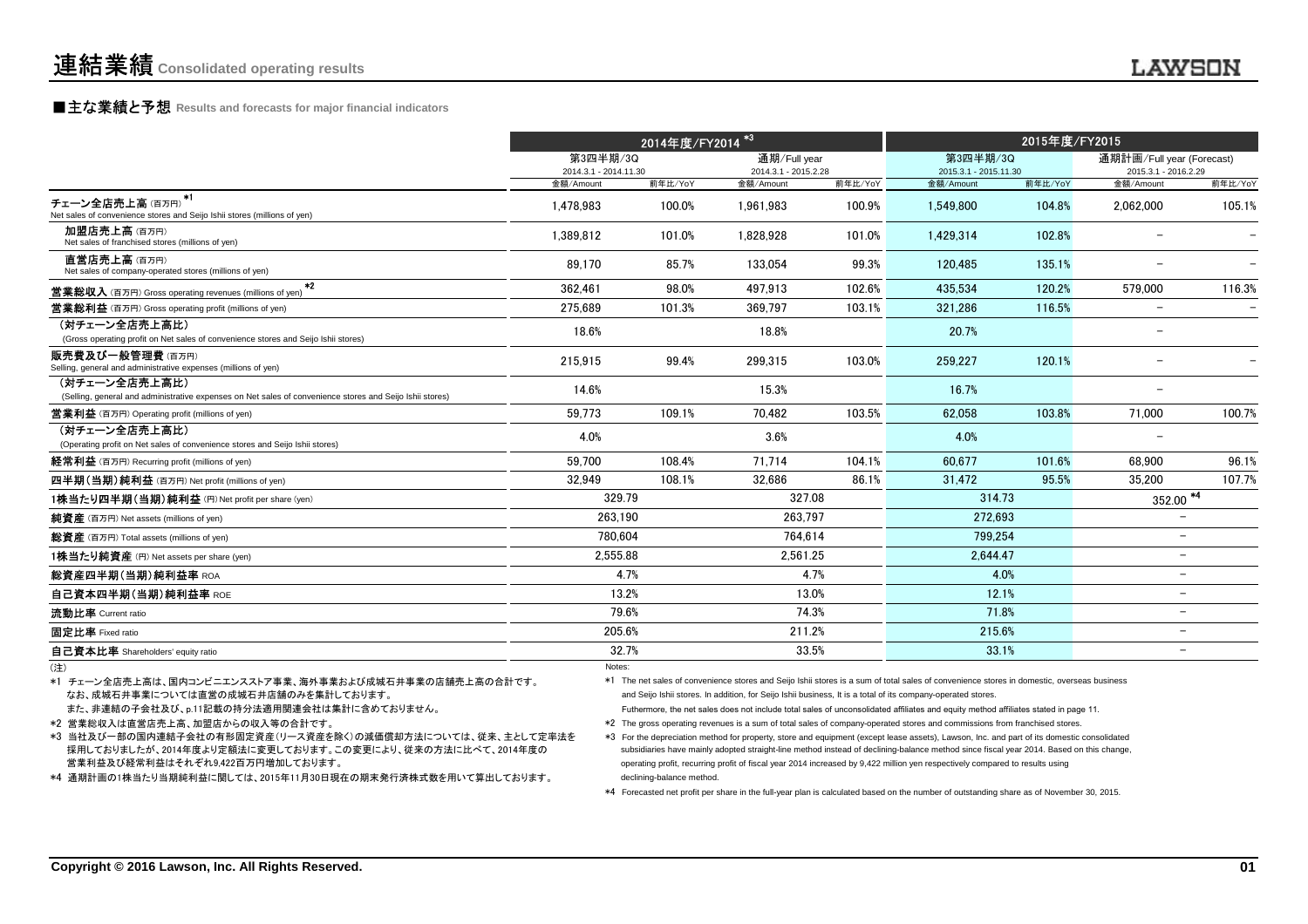### ■連結損益計算書 **Consolidated statement of income**

|                                                           |                 | 2014年度第3四半期累計期間       |         | 2015年度第3四半期累計期間       |         | 前年増減                |
|-----------------------------------------------------------|-----------------|-----------------------|---------|-----------------------|---------|---------------------|
|                                                           |                 | 2014.3.1 - 2014.11.30 |         | 2015.3.1 - 2015.11.30 |         | Increase (Decrease) |
|                                                           |                 | 百万円/Millions of yen   | 前年比/YoY | 百万円/Millions of yen   | 前年比/YoY | 百万円/Millions of yen |
| A.営業総収入 Gross operating revenues                          | $B + E$         | 362.461               | 98.0%   | 435.534               | 120.2%  | 73,073              |
| -*1<br><b>B.売上高</b> Net sales                             |                 | 115.473               | 88.7%   | 166.592               | 144.3%  | 51,118              |
| $*2$<br>C.売上原価 Cost of goods sold                         |                 | 86,771                | 88.5%   | 114,248               | 131.7%  | 27,477              |
| $*3$<br>D.売上総利益 Gross profit on sales                     | $B - C$         | 28,702                | 89.2%   | 52,343                | 182.4%  | 23,641              |
| <b>E.営業収入</b> Operating revenues                          | $F + G$         | 246,987               | 103.0%  | 268.942               | 108.9%  | 21,954              |
| F.加盟店からの収入 Franchise commission from franchised stores    |                 | 189,136               | 102.4%  | 198,681               | 105.0%  | 9,545               |
| G.その他の営業収入 Other                                          |                 | 57,851                | 104.9%  | 70,260                | 121.5%  | 12,409              |
| <b>H.営業総利益</b> Gross operating profit                     | $A - C = D + E$ | 275,689               | 101.3%  | 321,286               | 116.5%  | 45,596              |
| I.販売費及び一般管理費 Selling, general and administrative expenses |                 | 215,915               | 99.4%   | 259,227               | 120.1%  | 43,311              |
| <b>J.営業利益</b> Operating profit                            | $H - I$         | 59,773                | 109.1%  | 62.058                | 103.8%  | 2,284               |
| 営業外収益 Non-operating income                                |                 | 2.401                 | 113.3%  | 2,307                 | 96.1%   | $-94$               |
| 営業外費用 Non-operating expenses                              |                 | 2,474                 | 135.3%  | 3,688                 | 149.1%  | 1,213               |
| 経常利益 Recurring profit                                     |                 | 59,700                | 108.4%  | 60,677                | 101.6%  | 976                 |
| 特別利益 Extraordinary gain                                   |                 | 1.126                 | 278.8%  | 892                   | 79.3%   | $-233$              |
| 特別損失 Extraordinary loss                                   |                 | 4,729                 | 109.4%  | 7,947                 | 168.0%  | 3,217               |
| 税金等調整前四半期純利益 Income before income taxes                   |                 | 56.097                | 109.7%  | 53,622                | 95.6%   | $-2,474$            |
| 法人税、住民税及び事業税 Income taxes - current                       |                 | 20,362                | 102.3%  | 15,619                | 76.7%   | $-4,742$            |
| 法人税等調整額 Deferred income taxes                             |                 | 2.437                 | 425.1%  | 5,959                 | 244.5%  | 3,521               |
| 少数株主損益調整前四半期純利益 Income before minority interests          |                 | 33,297                | 108.6%  | 32,043                | 96.2%   | $-1,253$            |
| 少数株主利益 Minority interests in net profit                   |                 | 347                   | 178.4%  | 571                   | 164.3%  | 223                 |
| 四半期純利益 Net profit                                         |                 | 32,949                | 108.1%  | 31,472                | 95.5%   | $-1,477$            |
|                                                           |                 |                       |         |                       |         |                     |

### **■販売費及び一般管理費の主な明細** Selling, general and administrative expenses

|                                                          | 2014年度第3四半期累計期間       |         | 2015年度第3四半期累計期間       | 前年増減                |                     |
|----------------------------------------------------------|-----------------------|---------|-----------------------|---------------------|---------------------|
|                                                          | 2014.3.1 - 2014.11.30 |         | 2015.3.1 - 2015.11.30 | Increase (Decrease) |                     |
|                                                          | 百万円/Millions of yen   | 前年比/YoY | 百万円/Millions of yen   | 前年比/YoY             | 百万円/Millions of yen |
| 地代家賃 Rents                                               | 70.385                | 105.6%  | 80.498                | 114.4%              | 10,112              |
| 人件費 Personal expenses                                    | 43.685                | 98.4%   | 51,137                | 117.1%              | 7,451               |
| 動産リース料 Equipment leasing charges                         | 2,692                 | 82.4%   | 2.187                 | 81.2%               | $-505$              |
| 有形固定資産減価償却費 Depreciation of property and store equipment | 23,765                | 86.3%   | 30,070                | 126.5%              | 6,305               |
| 広告宣伝費 Advertising and promotional expenses               | 11.883                | 83.5%   | 20,270                | 170.6%              | 8,387               |
| その他 Other                                                | 63.502                | 103.8%  | 75.063                | 118.2%              | 11,560              |
| 合計 Total                                                 | 215.915               | 99.4%   | 259.227               | 120.1%              | 43,311              |
| (注)                                                      | Notes:                |         |                       |                     |                     |

\*1 「売上高」は、直営店売上高、Eコマース売上高、卸売事業売上高等の合計です。

\*2 「売上原価」は、商品売上原価です。

\*3 「売上総利益」は、商品売上総利益です。

\*1 Net sales of company-operated stores, e-commerce business, wholesale business and others.

\*2 Cost of goods sold.

\*3 Gross profit on goods sales.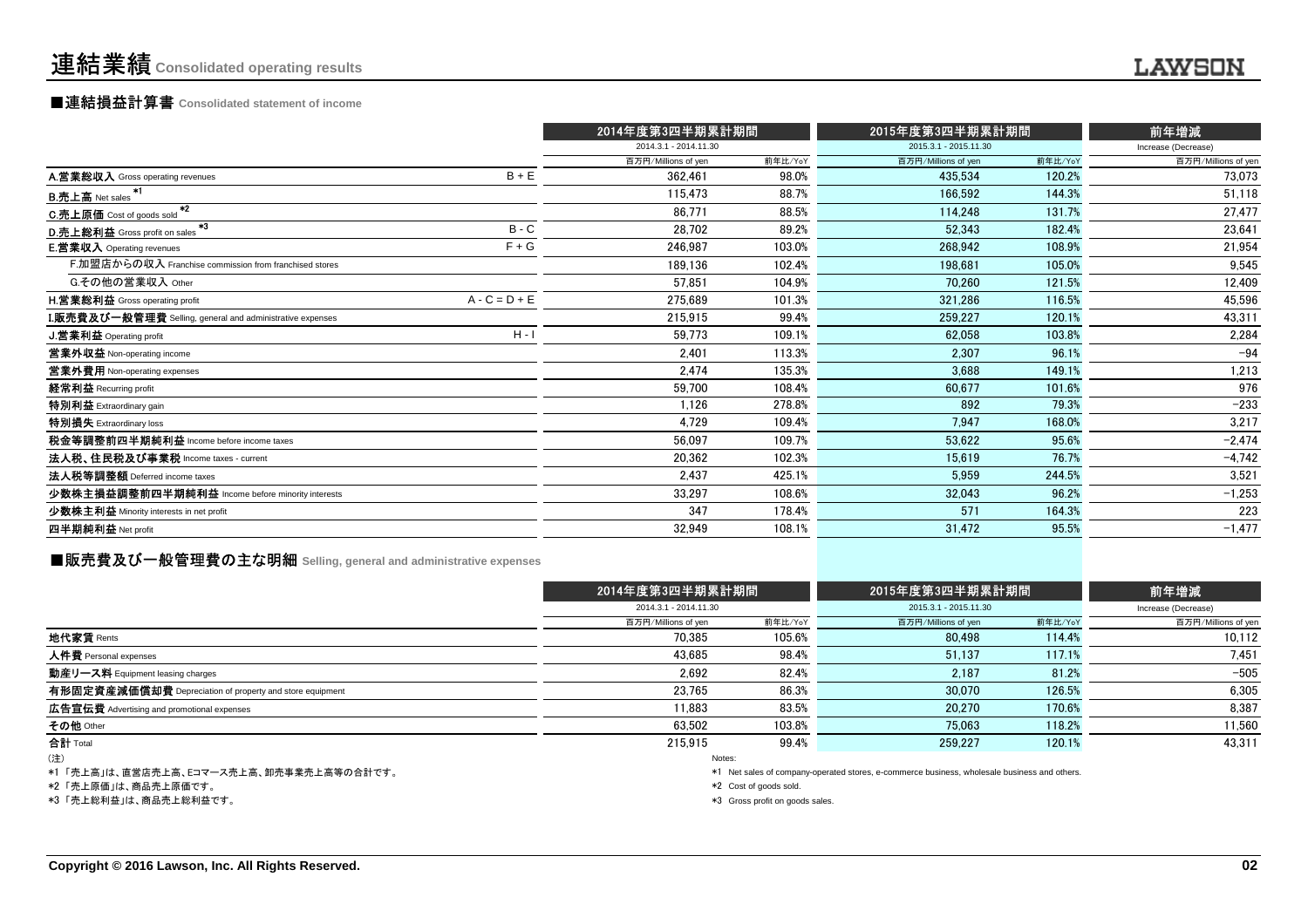### **■連結損益計算書(四半期会計期間)** Consolidated statement of income (Quarterly accounting period)

|                                                           |                 | 2014年度第3四半期会計期間          |         | 2015年度第3四半期会計期間          |         | 前年増減                |
|-----------------------------------------------------------|-----------------|--------------------------|---------|--------------------------|---------|---------------------|
|                                                           |                 | 2014.9.1 - 2014.11.30    |         | 2015.9.1 - 2015.11.30    |         | Increase (Decrease) |
|                                                           |                 | 百万円/Millions of yen      | 前年比/YoY | 百万円/Millions of yen      | 前年比/YoY | 百万円/Millions of yen |
| A.営業総収入 Gross operating revenues                          | $B + E$         | 120.531                  | 98.9%   | 146.195                  | 121.3%  | 25,664              |
| <b>B.売上高</b> Net sales                                    |                 | 38.727                   | 92.4%   | 56,671                   | 146.3%  | 17.944              |
| $*2$<br>C.売上原価 Cost of goods sold                         |                 | 28,678                   | 90.9%   | 38,836                   | 135.4%  | 10,158              |
| $*3$<br>D.売上総利益 Gross profit on sales                     | $B - C$         | 10,048                   | 97.1%   | 17,835                   | 177.5%  | 7,786               |
| <b>E.営業収入</b> Operating revenues                          | $F + G$         | 81.804                   | 102.3%  | 89,524                   | 109.4%  | 7,719               |
| F.加盟店からの収入 Franchise commission from franchised stores    |                 | 61,864                   | 100.9%  | 66,402                   | 107.3%  | 4,538               |
| G.その他の営業収入 Other                                          |                 | 19.939                   | 106.8%  | 23.121                   | 116.0%  | 3,181               |
| H.営業総利益 Gross operating profit                            | $A - C = D + E$ | 91,852                   | 101.7%  | 107,359                  | 116.9%  | 15,506              |
| I.販売費及び一般管理費 Selling, general and administrative expenses |                 | 72,097                   | 101.3%  | 87,344                   | 121.1%  | 15,246              |
| J.営業利益 Operating profit                                   | $H -$           | 19.754                   | 103.2%  | 20,014                   | 101.3%  | 260                 |
| 営業外収益 Non-operating income                                |                 | 1,130                    | 133.9%  | 866                      | 76.7%   | $-263$              |
| 営業外費用 Non-operating expenses                              |                 | 801                      | 173.1%  | 999                      | 124.7%  | 197                 |
| 経常利益 Recurring profit                                     |                 | 20,083                   | 102.8%  | 19,882                   | 99.0%   | $-201$              |
| 特別利益 Extraordinary gain                                   |                 | $\overline{\phantom{a}}$ |         | $\overline{\phantom{0}}$ |         |                     |
| 特別損失 Extraordinary loss                                   |                 | 776                      | 89.6%   | 1,408                    | 181.4%  | 632                 |
| 税金等調整前四半期純利益 Income before income taxes                   |                 | 19,307                   | 101.3%  | 18.473                   | 95.7%   | $-833$              |
| 法人税、住民税及び事業税 Income taxes - current                       |                 | 6,263                    | 96.5%   | 3.874                    | 61.9%   | $-2,389$            |
| 法人税等調整額 Deferred income taxes                             |                 | 1.910                    | 191.5%  | 2,740                    | 143.5%  | 830                 |
| 少数株主損益調整前四半期純利益 Income before minority interests          |                 | 11,133                   | 96.2%   | 11,859                   | 106.5%  | 725                 |
| 少数株主利益 Minority interests in net profit                   |                 | 73                       | 46.9%   | 197                      | 270.9%  | 124                 |
| 四半期純利益 Net profit                                         |                 | 11,060                   | 96.8%   | 11,661                   | 105.4%  | 600                 |
|                                                           |                 |                          |         |                          |         |                     |

#### **■販売費及び一般管理費の主な明細(四半期会計期間)** Selling, general and administrative expenses (Quarterly accounting period<mark>)</mark>

|                                                          | 2014年度第3四半期会計期間       |                                                                                              | 2015年度第3四半期会計期間       | 前年増減    |                     |  |  |
|----------------------------------------------------------|-----------------------|----------------------------------------------------------------------------------------------|-----------------------|---------|---------------------|--|--|
|                                                          | 2014.9.1 - 2014.11.30 |                                                                                              | 2015.9.1 - 2015.11.30 |         | Increase (Decrease) |  |  |
|                                                          | 百万円/Millions of yen   | 前年比/YoY                                                                                      | 百万円/Millions of yen   | 前年比/YoY | 百万円/Millions of yen |  |  |
| 地代家賃 Rents                                               | 24.053                | 107.3%                                                                                       | 27,116                | 112.7%  | 3.062               |  |  |
| 人件費 Personal expenses                                    | 14.564                | 100.3%                                                                                       | 17.061                | 117.1%  | 2.497               |  |  |
| 動産リース料 Equipment leasing charges                         | 779                   | 80.0%                                                                                        | 638                   | 82.0%   | $-140$              |  |  |
| 有形固定資産減価償却費 Depreciation of property and store equipment | 8.351                 | 86.5%                                                                                        | 10.501                | 125.8%  | 2,150               |  |  |
| 広告宣伝費 Advertising and promotional expenses               | 3.898                 | 96.6%                                                                                        | 6.871                 | 176.3%  | 2.972               |  |  |
| その他 Other                                                | 20.451                | 104.7%                                                                                       | 25,154                | 123.0%  | 4,703               |  |  |
| 合計 Total                                                 | 72.097                | 101.3%                                                                                       | 87.344                | 121.1%  | 15.246              |  |  |
| (注)                                                      |                       | Notes:                                                                                       |                       |         |                     |  |  |
| *1「売上高」は、直営店売上高、Eコマース売上高、卸売事業売上高等の合計です。                  |                       | *1 Net sales of company-operated stores, e-commerce business, wholesale business and others. |                       |         |                     |  |  |

\*2 「売上原価」は、商品売上原価です。

\*3 「売上総利益」は、商品売上総利益です。

\*1 Net sales of company-operated stores, e-commerce business, wholesale business and others.

\*2 Cost of goods sold.

\*3 Gross profit on goods sales.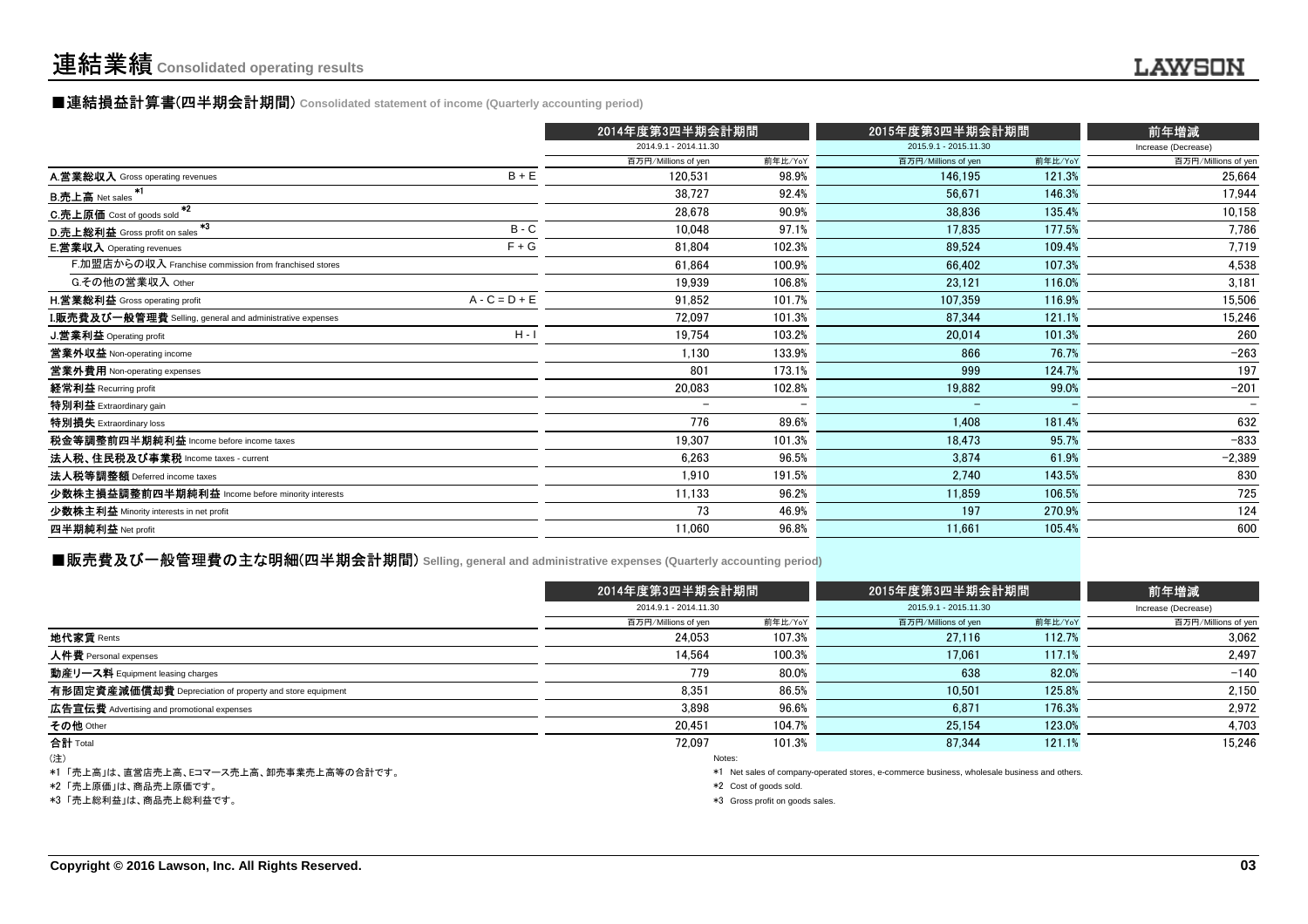#### **■投融資の状況 Capital expenditure**

|                                                          | 2014年度第3四半期累計期間       | 2015年度第3四半期累計期間       | 前年増減                | 2015年度計画                         |
|----------------------------------------------------------|-----------------------|-----------------------|---------------------|----------------------------------|
|                                                          | 2014.3.1 - 2014.11.30 | 2015.3.1 - 2015.11.30 | Increase (Decrease) | Forecasts / 2015.3.1 - 2016.2.29 |
|                                                          | 百万円/Millions of yen   | 百万円/Millions of yen   | 百万円/Millions of yen | 百万円/Millions of yen              |
| 新店投資 New store investments                               | 31.859                | 27.046                | $-4.812$            | 53,500                           |
| 既存店投資 Existing store investments                         | 3,877                 | 3,811                 | $-66$               | 6.000                            |
| システム関連投資 IT - related investments                        | 4.896                 | 12.508                | 7,611               | 13,000                           |
| その他 Other                                                | 1,264                 | 805                   | $-458$              | 1,000                            |
| 投資小計 Subtotal                                            | 41,897                | 44,172                | 2,274               | 73,500                           |
| 出資·融資 Investments and advances                           | 39,573                | 3,671                 | $-35.901$           | 2.500                            |
| リース Leases                                               | 25,963                | 28.482                | 2,519               | 39,000                           |
| 合計 Total                                                 | 107.434               | 76.326                | $-31.107$           | 115,000                          |
| 有形固定資産減価償却費 Depreciation of property and store equipment | 23.765                | 30.169                | 6,403               | 41,500                           |
| 無形固定資産償却費 Amortization of intangible assets              | 6,432                 | 6,479                 | 46                  | 9,400                            |
| 減価償却費合計 Total depreciation and amortization              | 30.197                | 36.648                | 6.450               | 50.900                           |
| (注)                                                      |                       | Note:                 |                     |                                  |

\* 2015年度のリース債務の返済による支出は18,699百万円です。

\* The amount of repayments of lease obligations (consolidated) is 18,699 millions of yen in FY2015.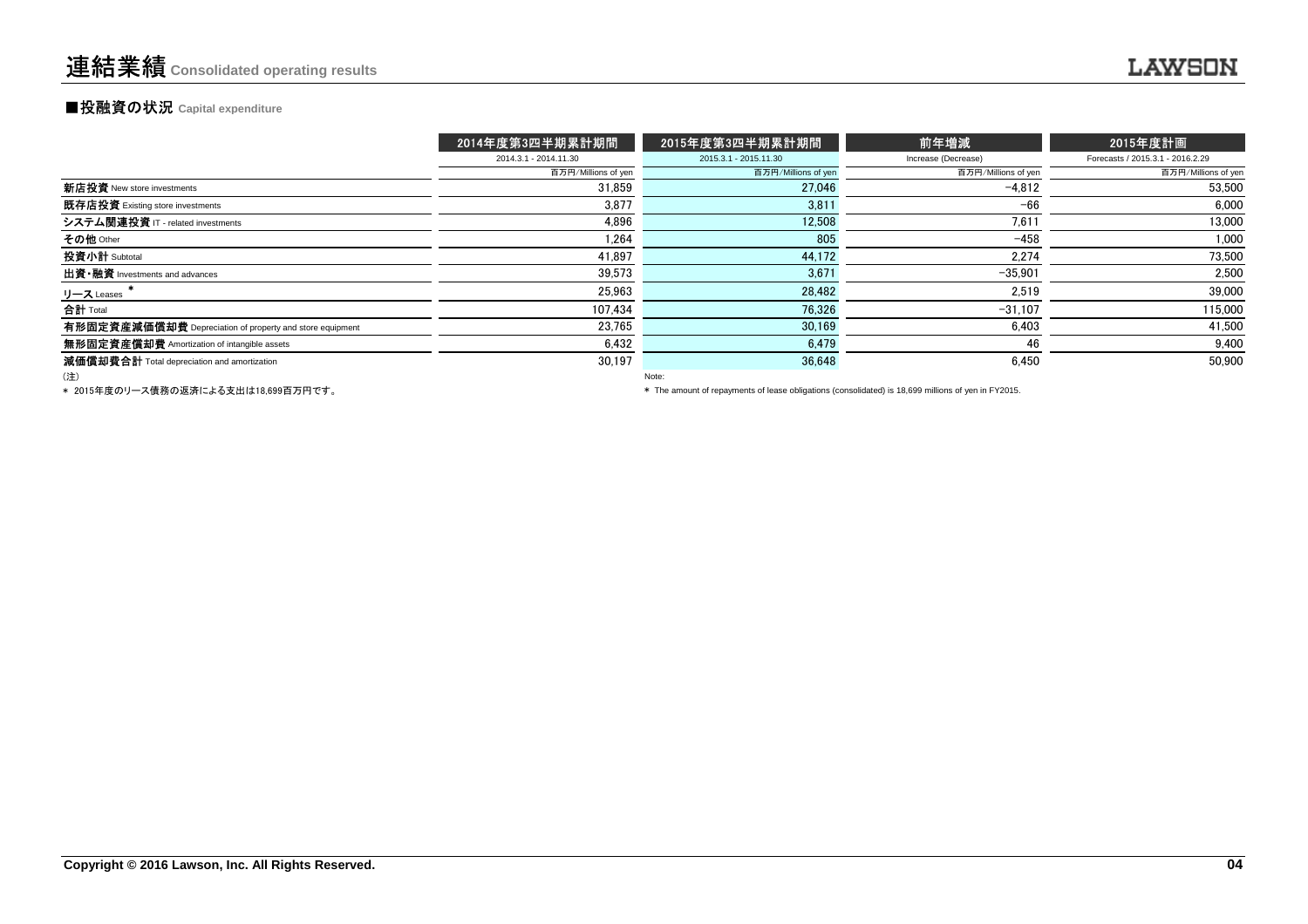#### ■連結貸借対照表 **Consolidated balance sheet**

|                                                                         | 2014年度<br>(2015年2月28日現在) | 2015年度第3四半期<br>(2015年11月30日現在) | 2014年度末からの増減                       |
|-------------------------------------------------------------------------|--------------------------|--------------------------------|------------------------------------|
|                                                                         | FY2014 (As of 2015.2.28) | FY2015 (As of 2015.11.30)      | Increase (Decrease) from 2015.2.28 |
| [資産の部 Assets]                                                           | 百万円/Millions of yen      | 百万円/Millions of yen            | 百万円/Millions of yen                |
| 流動資産 Current assets                                                     | 223.642                  | 229,080                        | 5.438                              |
| 現金及び預金 Cash and deposits                                                | 76.758                   | 76.614                         | $-144$                             |
| 加盟店貸勘定 Accounts receivable - due from franchised stores                 | 37,052                   | 34.378                         | $-2,673$                           |
| 商品 Merchandise inventories                                              | 17,044                   | 18.053                         | 1,009                              |
| 未収入金 Accounts receivable - other                                        | 58,666                   | 65.077                         | 6.410                              |
| 繰延税金資産 Deferred tax assets                                              | 5,299                    | 3.093                          | $-2,205$                           |
| その他 Other                                                               | 31,400                   | 31,886                         | 485                                |
| 貸倒引当金 Allowance for doubtful accounts                                   | $-2,578$                 | $-23$                          | 2,555                              |
| 固定資産 Non-current assets                                                 | 540.971                  | 570.173                        | 29,202                             |
| 有形固定資産 Property and store equipment                                     | 274.436                  | 295.291                        | 20,854                             |
| ・建物及び構築物 Buildings and structures                                       | 153,375                  | 166.466                        | 13,090                             |
| ・車両運搬具及び工具器具備品 Vehicles, tools, furniture and fixtures                  | 14,825                   | 16,191                         | 1,366                              |
| ・リース資産 Lease assets                                                     | 91,661                   | 100.105                        | 8,444                              |
| •その他 Other                                                              | 14,574                   | 12.528                         | $-2.045$                           |
| 無形固定資産 Intangible assets                                                | 79,530                   | 85,417                         | 5,887                              |
| ・ソフトウエア Software                                                        | 18,800                   | 26.247                         | 7,446                              |
| ・のれん Goodwill                                                           | 48.189                   | 47.106                         | $-1.083$                           |
| •商標権 Trademark right                                                    | 11,989                   | 11,533                         | $-456$                             |
| •その他 Other                                                              | 550                      | 530                            | $-19$                              |
| 投資その他の資産 Investments and other assets                                   | 187,004                  | 189.464                        | 2,460                              |
| ・長期貸付金 Long-term loans receivable                                       | 37,232                   | 39.360                         | 2,127                              |
| •差入保証金 Lease deposits                                                   | 93,205                   | 92,737                         | $-467$                             |
| •繰延税金資産 Deferred tax assets                                             | 26.251                   | 21.348                         | $-4,903$                           |
| •その他 Other                                                              | 31,435                   | 36.902                         | 5.467                              |
| •貸倒引当金 Allowance for doubtful accounts                                  | $-1,121$                 | $-885$                         | 235                                |
| 資産合計 Total Assets                                                       | 764,614                  | 799,254                        | 34,640                             |
|                                                                         |                          |                                |                                    |
| 有形固定資産の減価償却累計額 Accumulated depreciation of property and store equipment | 283,656                  | 290.100                        | 6,443                              |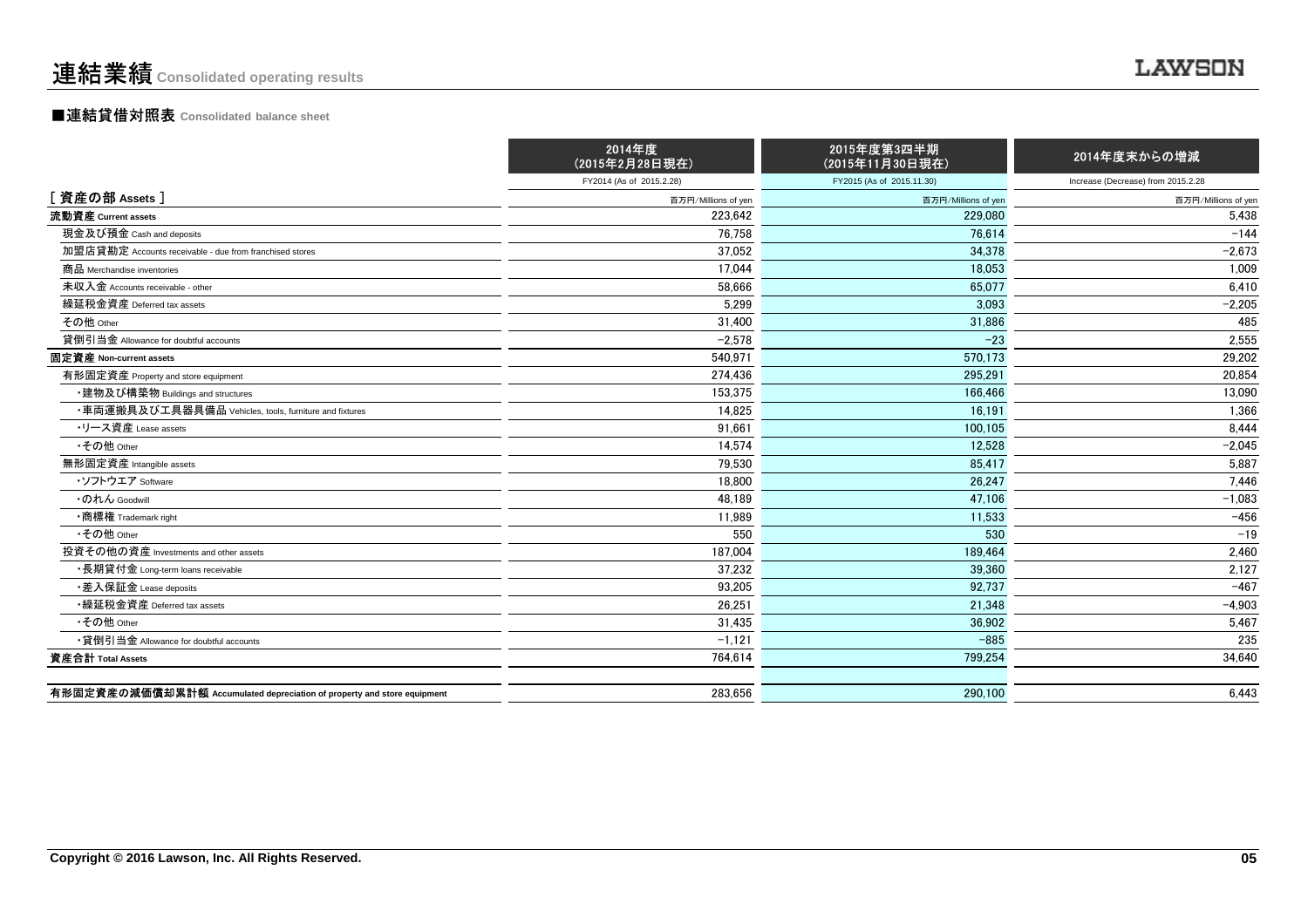#### ■連結貸借対照表 **Consolidated balance sheet**

|                                                                                          | 2014年度<br>(2015年2月28日現在) | 2015年度第3四半期<br>(2015年11月30日現在) | 2014年度末からの増減                       |
|------------------------------------------------------------------------------------------|--------------------------|--------------------------------|------------------------------------|
|                                                                                          | FY2014 (As of 2015.2.28) | FY2015 (As of 2015.11.30)      | Increase (Decrease) from 2015.2.28 |
| [負債の部 Liabilities]                                                                       | 百万円/Millions of yen      | 百万円/Millions of yen            | 百万円/Millions of yen                |
| 流動負債 Current liabilities                                                                 | 301.069                  | 318,975                        | 17,906                             |
| 買掛金 Accounts payable - trade                                                             | 103,458                  | 112,851                        | 9,393                              |
| 加盟店借勘定 Accounts payable - due to franchised stores                                       | 1,507                    | 1.771                          | 263                                |
| 短期借入金 Short-term loans payable                                                           | 1,740                    | 1,860                          | 120                                |
| 1年内返済予定の長期借入金 Current portion of long-term loans payable                                 | 575                      | 575                            |                                    |
| リース債務 Lease obligations                                                                  | 19,948                   | 22,833                         | 2,885                              |
| 未払金 Accounts payable - other                                                             | 43.518                   | 51.846                         | 8,327                              |
| 未払法人税等 Income taxes payable                                                              | 13,301                   | 4.643                          | $-8.657$                           |
| 預り金 Deposits payable                                                                     | 103,634                  | 110,455                        | 6,820                              |
| 賞与引当金 Provision for bonuses                                                              | 2,976                    | 2,614                          | $-362$                             |
| その他 Other                                                                                | 10.408                   | 9.523                          | $-884$                             |
| 固定負債 Non-current liabilities                                                             | 199,746                  | 207.585                        | 7,838                              |
| 長期借入金 Long-term loans payable                                                            | 58,425                   | 57,850                         | $-575$                             |
| リース債務 Lease obligations                                                                  | 76,174                   | 85.456                         | 9,282                              |
| 役員退職慰労引当金 Allowance for retirement benefits to executive officers and corporate auditors | 367                      | 428                            | 61                                 |
| 退職給付に係る負債 Net defined benefit liability                                                  | 12,958                   | 11.398                         | $-1,560$                           |
| 資産除去債務 Asset retirement obligations                                                      | 21,530                   | 24,193                         | 2,663                              |
| その他 Other                                                                                | 30.290                   | 28.258                         | $-2,032$                           |
| 負債合計 Total liabilities                                                                   | 500.816                  | 526.561                        | 25,744                             |
| [純資産の部 Net assets]                                                                       |                          |                                |                                    |
| 株主資本 Shareholders' equity                                                                | 252,107                  | 259.624                        | 7,516                              |
| 資本金 Common stock                                                                         | 58,506                   | 58,506                         |                                    |
| 資本剰余金 Additional paid-in capital                                                         | 47,696                   | 47,697                         | $\mathbf{0}$                       |
| 利益剰余金 Retained earnings                                                                  | 147,177                  | 154,700                        | 7,522                              |
| 自己株式 Treasury stock                                                                      | $-1,272$                 | $-1,279$                       | $-7$                               |
| その他の包括利益累計額 Accumulated other comprehensive income                                       | 4,014                    | 4.818                          | 804                                |
| その他有価証券評価差額金 Net unrealized gain (loss) on available-for-sale securities                 | $-393$                   | 654                            | 1,048                              |
| 土地再評価差額金 Revaluation reserve for land                                                    | $-566$                   | $-566$                         |                                    |
| 為替換算調整勘定 Foreign currency translation adjustments                                        | 5,492                    | 5,212                          | $-280$                             |
| 退職給付に係る調整累計額 Remeasurements of defined benefit plans                                     | $-518$                   | $-482$                         | 35                                 |
| 新株予約権 Subscription rights to shares                                                      | 223                      | 307                            | 84                                 |
| 少数株主持分 Minority interests                                                                | 7.452                    | 7.943                          | 491                                |
| 純資産合計 Net assets                                                                         | 263,797                  | 272,693                        | 8,895                              |
| 負債純資産合計 Liabilities and net assets                                                       | 764,614                  | 799.254                        | 34,640                             |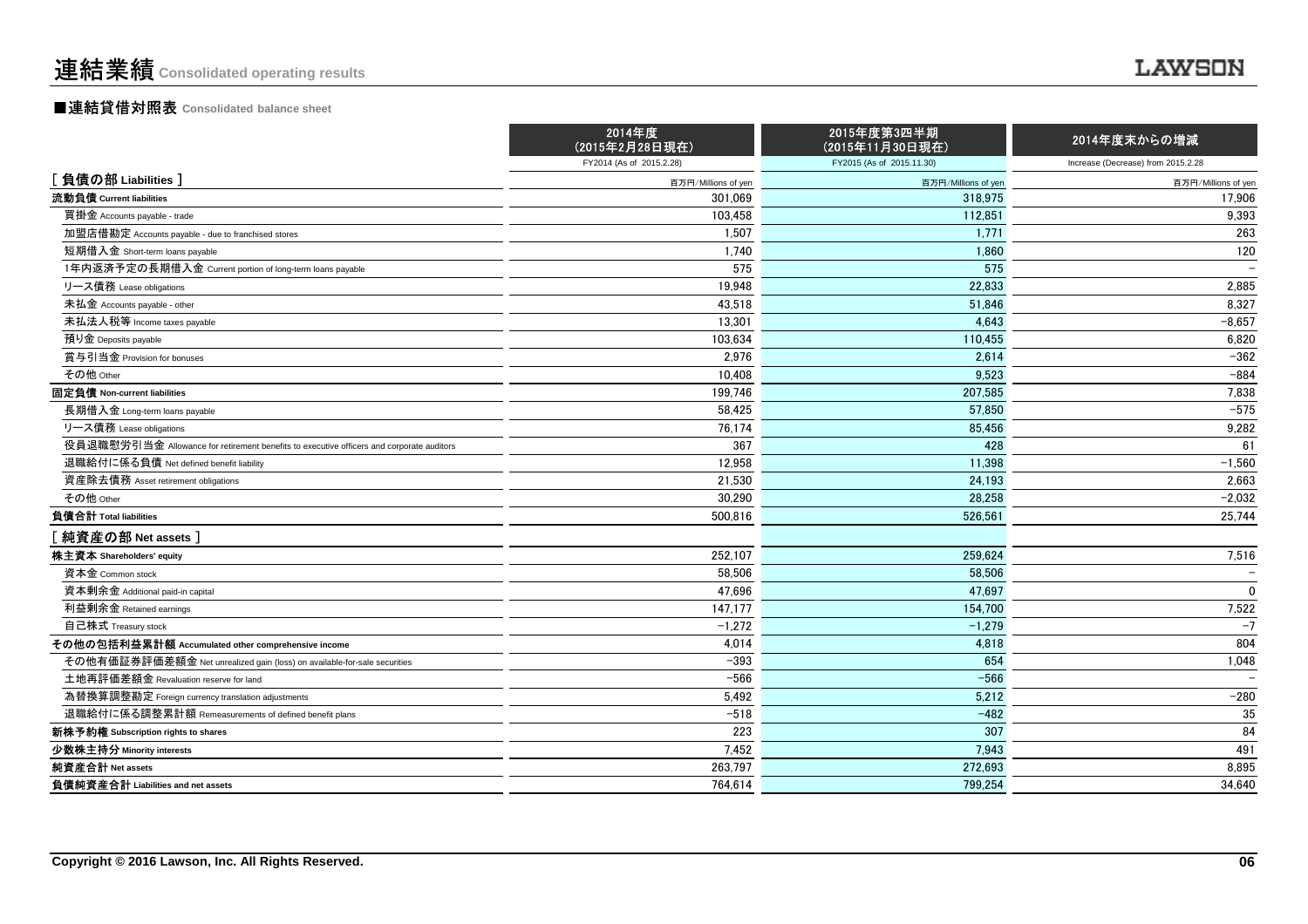### **■連結キャッシュ・フロー計算書** Consolidated statement of cash flows<br>■

|                                                                                                              | 2014年度第3四半期累計期間       | 2015年度第3四半期累計期間       | 前年増減                |
|--------------------------------------------------------------------------------------------------------------|-----------------------|-----------------------|---------------------|
| Ⅰ 営業活動によるキャッシュ・フロー                                                                                           | 2014.3.1 - 2014.11.30 | 2015.3.1 - 2015.11.30 | Increase (Decrease) |
| I. Net cash provided by (used in) operating activities                                                       | 百万円/Millions of yen   | 百万円/Millions of yen   | 百万円/Millions of yen |
| 税金等調整前四半期純利益 Income before income taxes                                                                      | 56.097                | 53.622                | $-2.474$            |
| 減価償却費 Depreciation and amortization                                                                          | 30.197                | 36.648                | 6.450               |
| 減損損失 Impairment loss                                                                                         | 2.687                 | 5,125                 | 2,438               |
| 退職給付引当金の増減額(マイナスは減少) Increase (decrease) in provision for retirement benefits                                | 673                   |                       | $-673$              |
| 退職給付に係る負債の増減額(マイナスは減少) Increase (decrease) in net defined benefit liability                                  |                       | $-1,560$              | $-1,560$            |
| 受取利息 Interest income                                                                                         | $-615$                | $-569$                | 46                  |
| 支払利息 Interest expenses                                                                                       | 1,057                 | 1,390                 | 333                 |
| 固定資産除却損 Loss on retirement of non-current assets                                                             | 1.817                 | 2.821                 | 1.004               |
| 売上債権の増減額(マイナスは増加) Decrease (increase) in notes and accounts receivable                                       | $-4.555$              | 2.511                 | 7.067               |
| 未収入金の増減額(マイナスは増加) Decrease (increase) in accounts receivable - other                                         | $-2.984$              | $-9.851$              | $-6,866$            |
| 仕入債務の増減額(マイナスは減少) Increase (decrease) in notes and accounts payable                                          | 15.383                | 9.707                 | $-5,675$            |
| 未払金の増減額(マイナスは減少) Increase (decrease) in accounts payable - other                                             | 10,755                | 6,649                 | $-4,105$            |
| 預り金の増減額(マイナスは減少) Increase (decrease) in deposits payable                                                     | 15.940                | 6.821                 | $-9,118$            |
| その他 Other - net                                                                                              | $-7.696$              | 2.690                 | 10.387              |
| 小計 Subtotal                                                                                                  | 118,757               | 116,008               | $-2,748$            |
| 利息の受取額 Interest income received                                                                              | 591                   | 573                   | $-18$               |
| 利息の支払額 Interest expenses paid                                                                                | $-1,038$              | $-1,427$              | $-388$              |
| 法人税等の支払額 Income taxes paid                                                                                   | $-26,159$             | $-23,990$             | 2,169               |
| 営業活動によるキャッシュ・フロー Net cash provided by (used in) operating activities                                         | 92,151                | 91.164                | $-987$              |
| Ⅱ.投資活動によるキャッシュ・フロー<br>II. Net cash provided by (used in) investing activities                                |                       |                       |                     |
| 定期預金の預入による支出 Payments into time deposits                                                                     | $-11,200$             | $-1.297$              | 9.903               |
| 定期預金の払戻による収入 Proceeds from withdrawal of time deposits                                                       | 8,100                 | 1,197                 | $-6,903$            |
| 連結の範囲の変更を伴う子会社株式の取得による支出<br>Purchase of shares of subsidiaries resulting in change in scope of consolidation | $-41,381$             |                       | 41,381              |
| 関係会社株式の取得による支出 Increase in advances to associated company                                                    | $-2.801$              | $-3.245$              | $-444$              |
| 有形固定資産の取得による支出 Purchase of property, plant and equipment                                                     | $-28,350$             | $-26.040$             | 2,309               |
| 無形固定資産の取得による支出 Purchase of intangible assets                                                                 | $-4,681$              | $-12.401$             | $-7,719$            |
| 長期前払費用の取得による支出 Purchase of long-term prepaid expenses                                                        | $-3.232$              | $-1.272$              | 1.960               |
| その他 Other - net                                                                                              | $-1.024$              | $-4.884$              | $-3.859$            |
| 投資活動によるキャッシュ・フロー Net cash provided by (used in) investing activities                                         | $-84.571$             | $-47.944$             | 36.626              |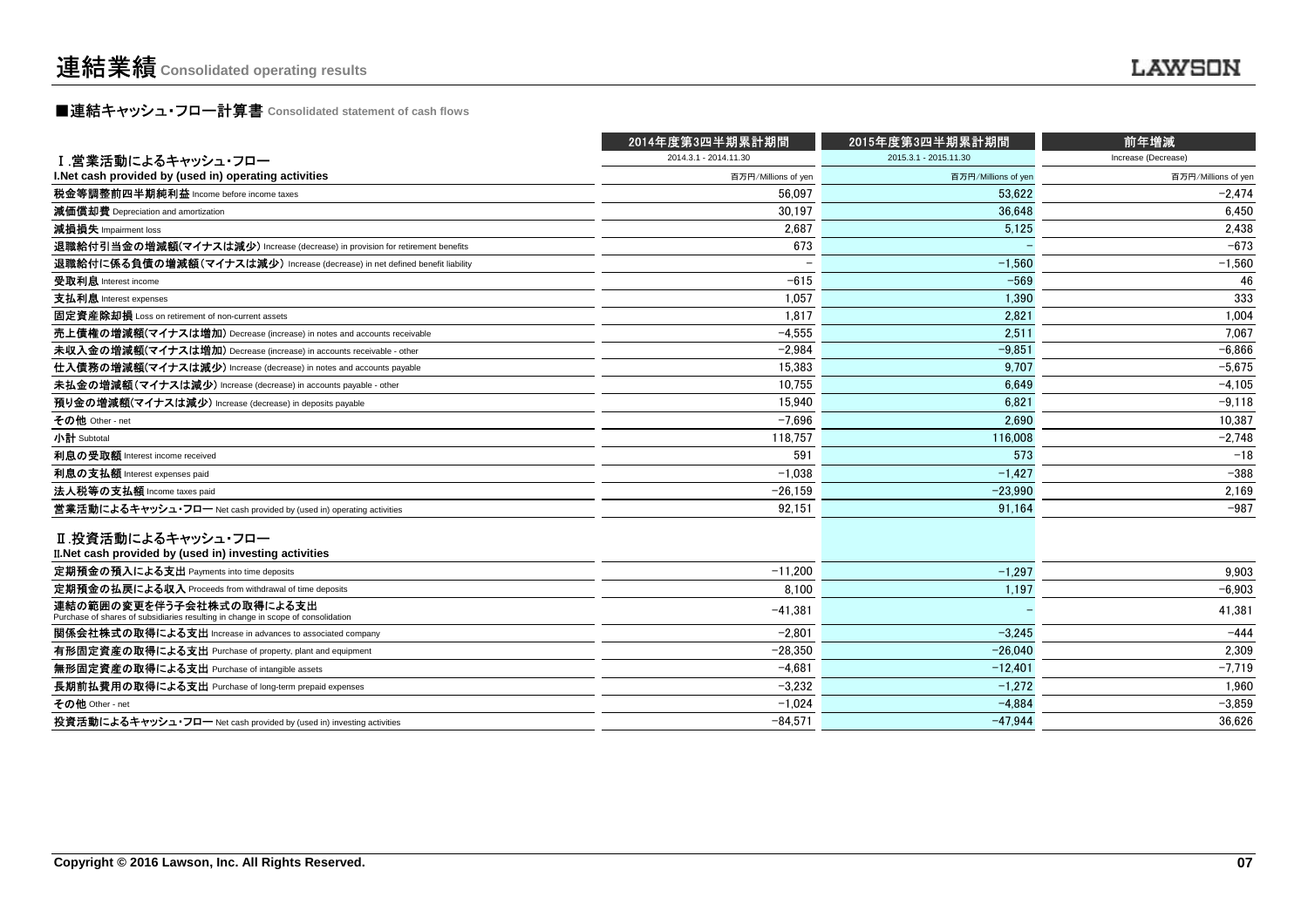**■連結キャッシュ・フロー計算書** Consolidated statement of cash flows<br>■

|                                                                                                       | 2014年度第3四半期累計期間       | 2015年度第3四半期累計期間       | 前年増減                |
|-------------------------------------------------------------------------------------------------------|-----------------------|-----------------------|---------------------|
| Ⅲ.財務活動によるキャッシュ・フロー                                                                                    | 2014.3.1 - 2014.11.30 | 2015.3.1 - 2015.11.30 | Increase (Decrease) |
| III. Net cash provided by (used in) financing activities                                              | 百万円/Millions of yen   | 百万円/Millions of yen   | 百万円/Millions of yen |
| 長期借入れによる収入 Proceeds from long-term loans payable                                                      | 59,000                |                       | $-59.000$           |
| リース債務の返済による支出 Repayments of lease obligations                                                         | $-15.221$             | $-18.699$             | $-3,478$            |
| 配当金の支払額 Cash dividends paid                                                                           | $-22.979$             | $-24.249$             | $-1.270$            |
| その他 Other - net                                                                                       | 2.902                 | $-491$                | $-3,393$            |
| 財務活動によるキャッシュ・フロー Net cash provided by (used in) financing activities                                  | 23,701                | $-43.440$             | $-67,142$           |
| IV.現金及び現金同等物に係る換算差額                                                                                   | 676                   | $-168$                | $-845$              |
| <b>IV.</b> Effect of exchange rate change on cash and cash equivalents<br>V.現金及び現金同等物の増減額(マイナスは減少)    |                       |                       |                     |
| V. Net increase (decrease) in cash and cash equivalents                                               | 31,958                | $-388$                | $-32.347$           |
| Ⅵ.現金及び現金同等物の期首残高                                                                                      | 68,759                | 76.754                | 7.995               |
| VI.Cash and cash equivalents at beginning of period                                                   |                       |                       |                     |
| Ⅵ.連結の範囲の変更に伴う現金及び現金同等物の増減額(マイナスは減少)                                                                   |                       | 144                   | 144                 |
| VII. Increase (decrease) in cash and cash equivalents resulting from change of scope of consolidation |                       |                       |                     |
| Ⅷ.現金及び現金同等物の四半期末残高                                                                                    | 100.718               | 76.510                | $-24.207$           |
| WI.Cash and cash equivalents at end of period                                                         |                       |                       |                     |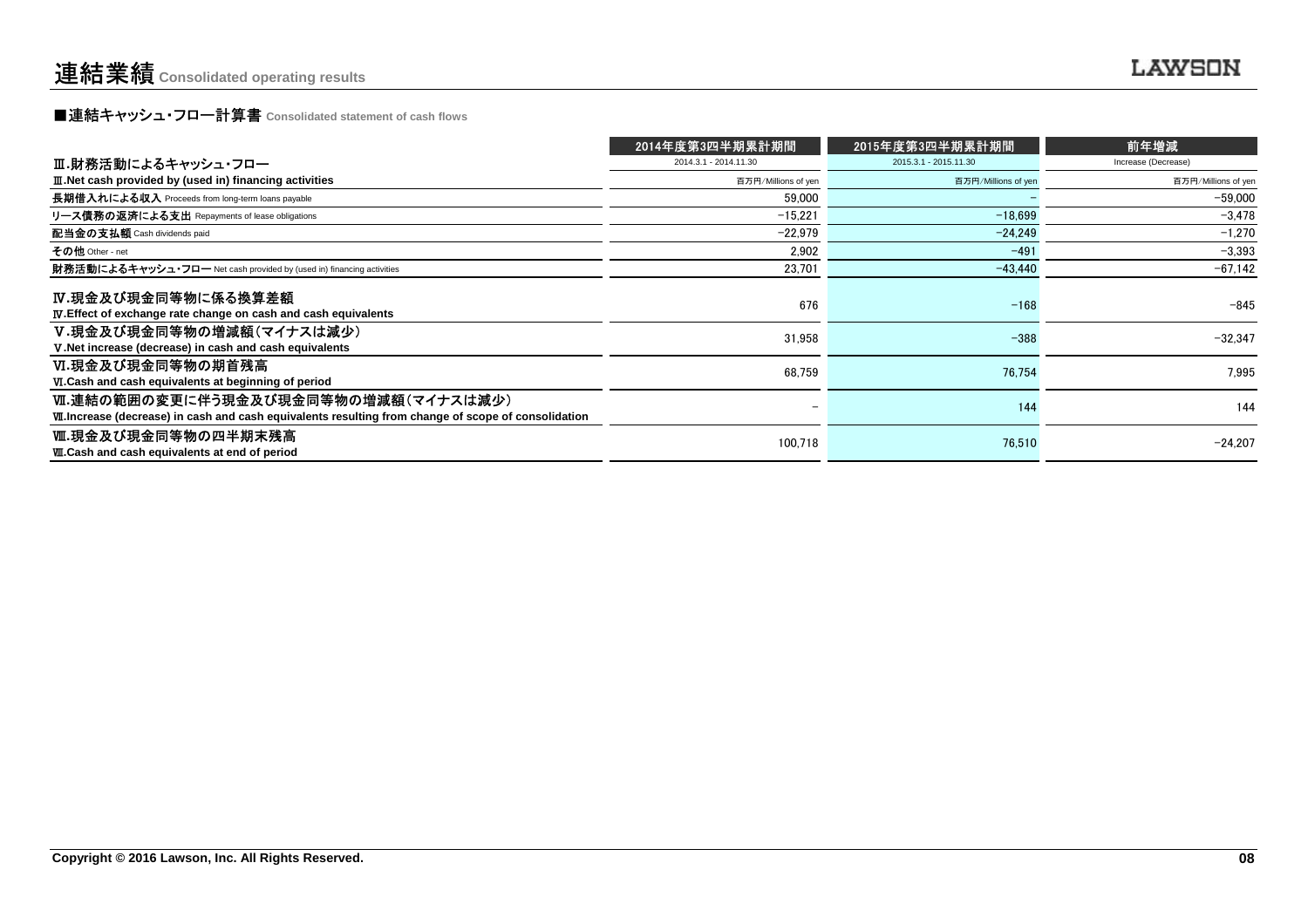#### **■主な関係会社の状況** Main subsidiaries and equity method affiliates

| 1.連結子会社                                   |                                                                                                                                     | (株)ローソンマート <sup>*2</sup>                                                                  |                     |                                                                                                                          |                                                                               |                     | 重慶羅森便利店有限公司   |                                                                                             |                     |
|-------------------------------------------|-------------------------------------------------------------------------------------------------------------------------------------|-------------------------------------------------------------------------------------------|---------------------|--------------------------------------------------------------------------------------------------------------------------|-------------------------------------------------------------------------------|---------------------|---------------|---------------------------------------------------------------------------------------------|---------------------|
| 1. Consolidated subsidiaries              |                                                                                                                                     | Lawson Mart. Inc.                                                                         |                     |                                                                                                                          | Shanghai Hualian Lawson, Inc.                                                 |                     |               | Chongqing Lawson, Inc.                                                                      |                     |
| 設立日 Date of establishment                 |                                                                                                                                     | 2013年11月 2013.11                                                                          |                     |                                                                                                                          | 1996年2月 1996.2                                                                |                     |               | 2010年4月 2010.4                                                                              |                     |
| 決算月 Fiscal year end                       |                                                                                                                                     | 2月 February                                                                               |                     |                                                                                                                          | 12月 December                                                                  |                     |               | 12月 December                                                                                |                     |
| $*1$<br>グループ出資比率 Share of group companies |                                                                                                                                     | 100.0%                                                                                    |                     |                                                                                                                          | 94.0%                                                                         |                     |               | 100.0%                                                                                      |                     |
| 事業内容 Business activities                  | 「ローソンマート」「ローソンストア100」の店舗運営<br>及び指導並びに商品関連事業<br>Store operation and merchandising function of<br>"LAWSON MART" and "LAWSON STORE100" |                                                                                           |                     | 中国上海市及びその周辺におけるコンビニエンスストア事業<br>Lawson's chain-store development and operation<br>in Shanghai and surrounding area, China |                                                                               |                     |               | 中国重慶市におけるコンビニエンスストア事業<br>Lawson's chain-store development and operation in Chongqing, China |                     |
| 他出資者 Other shareholders                   |                                                                                                                                     |                                                                                           |                     | 百聯集団有限公司 BAILIAN (GROUP) CO., LTD.                                                                                       |                                                                               | 6.0%                |               |                                                                                             |                     |
|                                           | 2014.3-2014.11                                                                                                                      | 2015.3-2015.11                                                                            | 2014.3-2015.2       | 2014.1-2014.9                                                                                                            | 2015.1-2015.9                                                                 | 2014.1-2014.12      | 2014.1-2014.9 | 2015.1-2015.9                                                                               | 2014.1-2014.12      |
|                                           |                                                                                                                                     |                                                                                           | 百万円/Millions of yen |                                                                                                                          |                                                                               | 百万円/Millions of yen |               |                                                                                             | 百万円/Millions of yer |
| チェーン全店売上高 Total net sales                 | 57.272                                                                                                                              | 35,365                                                                                    | 74.034              | 812                                                                                                                      | 9.369                                                                         | 1.282               | 2.087         | 3,125                                                                                       | 3,208               |
| 営業総収入 Total operating revenues            | 60.547                                                                                                                              | 38,862                                                                                    | 78,232              | 684                                                                                                                      | 5.467                                                                         | 1,359               | 2,248         | 3,397                                                                                       | 3,473               |
| 営業利益 Operating profit                     | $-1.445$                                                                                                                            | 312                                                                                       | 1.763               | $-525$                                                                                                                   | $-1.053$                                                                      | $-645$              | $-598$        | $-632$                                                                                      | $-903$              |
| 経常利益 Recurring profit                     | $-1,437$                                                                                                                            | 274                                                                                       | 1.774               | $-537$                                                                                                                   | $-1.075$                                                                      | $-583$              | $-580$        | $-722$                                                                                      | $-882$              |
| 当期純利益 Net profit                          | $-1,569$                                                                                                                            | 230                                                                                       | 984                 | $-706$                                                                                                                   | $-1,107$                                                                      | $-924$              | $-675$        | $-722$                                                                                      | $-1,046$            |
|                                           |                                                                                                                                     | 大連羅森便利店有限公司                                                                               |                     |                                                                                                                          | Saha Lawson Co., Ltd.                                                         |                     |               |                                                                                             |                     |
|                                           |                                                                                                                                     | Dalian Lawson, Inc.                                                                       |                     |                                                                                                                          |                                                                               |                     |               |                                                                                             |                     |
| 設立日 Date of establishment                 |                                                                                                                                     | 2011年9月 2011.9                                                                            |                     |                                                                                                                          | 2012年11月2012.11                                                               |                     |               |                                                                                             |                     |
| 決算月 Fiscal year end                       |                                                                                                                                     | $12月$ December                                                                            |                     |                                                                                                                          | 12月 December                                                                  |                     |               |                                                                                             |                     |
| $*1$<br>グループ出資比率 Share of group companies |                                                                                                                                     | 98.3%                                                                                     |                     |                                                                                                                          | 49.0%                                                                         |                     |               |                                                                                             |                     |
| 事業内容 Business activities                  |                                                                                                                                     | 中国大連市におけるコンビニエンスストア事業<br>Lawson's chain-store development and operation in Dailian, China |                     |                                                                                                                          | タイにおけるコンビニエンスストア事業<br>Operating stores "LAWSON 108" and "108SHOP" in Thailand |                     |               |                                                                                             |                     |
| 他出資者 Other shareholders                   |                                                                                                                                     | 大連亜恵快餐有限公司 Dalian Acasia Fast Foods Co., LTD.                                             |                     | 1.7% Saha Pathanapibul PLC.                                                                                              |                                                                               | 20.0%               |               |                                                                                             |                     |
|                                           |                                                                                                                                     |                                                                                           |                     | - Saha Pathana Interholding PLC.                                                                                         |                                                                               | 9.0%                |               |                                                                                             |                     |
|                                           |                                                                                                                                     |                                                                                           |                     | - I.C.C International PLC.                                                                                               |                                                                               | 9.0%                |               |                                                                                             |                     |
|                                           |                                                                                                                                     |                                                                                           |                     | - Thai President Foods PLC.                                                                                              |                                                                               | 9.0%                |               |                                                                                             |                     |
|                                           |                                                                                                                                     |                                                                                           |                     | - Others                                                                                                                 |                                                                               | 4.0%                |               |                                                                                             |                     |
|                                           | 2014.1-2014.9                                                                                                                       | 2015.1-2015.9                                                                             | 2014.1-2014.12      | 2014.1-2014.9                                                                                                            | 2015.1-2015.9                                                                 | 2014.1-2014.12      |               |                                                                                             |                     |
|                                           |                                                                                                                                     |                                                                                           | 否正甲/Millione of von |                                                                                                                          |                                                                               | 否正甲/Millione of von |               |                                                                                             |                     |

|                                |        |        | 百万円/Millions of yen |        |        | 百万円/Millions of yen |
|--------------------------------|--------|--------|---------------------|--------|--------|---------------------|
| チェーン全店売上高 Total net sales      | 629    | .125   | 975                 | 5.130  | 4.723  | 7.416               |
| 営業総収入 Total operating revenues | 641    | .139   | 995                 | 5.351  | 5.122  | 7.800               |
| 営業利益 Operating profit          | $-185$ | $-221$ | $-312$              | $-505$ | $-221$ | -655                |
| 経常利益 Recurring profit          | $-184$ | $-221$ | $-315$              | $-483$ | $-231$ | $-730$              |
| 当期純利益 Net profit               | $-184$ | $-221$ | $-338$              | $-505$ | $-271$ | $-831$              |
| (注)                            |        |        |                     | Notes: |        |                     |

\*1 グループ出資比率には、(株)ローソンからの出資のほか、グループ企業等からの出資を含みます。

合算して算出したものです。 \*2 ローソンマート/ローソンストア100事業全体の営業利益(社内管理ベース)は、2015年度第3四半期累計で-297百万円となっております。これは、(株)ローソンマートの営業利益に、(株)ローソンの担当事業本部による社内管理上の営業利益を

 \*3 2015年度第3四半期は、上海華聯羅森有限公司に、中国上海市及びその周辺地域の上海楽松商貿有限公司、上海恭匯貿易有限公司、浙江羅森百貨有限公司3社の経営成績を合算しております。

\*1 Share of group companies includes investments from group companies besides investments from Lawson, Inc.

 \*2 According to our internal calculation, the combined operating profit of LAWSON MART and LAWSON STORE100 business has madea total of (297) million yen in the third quarter of fiscal year 2015. This total was calculated by adding the operating profit ofLawson Mart, Inc. together with the operating profit of Lawson, Inc.'s LAWSON MART and LAWSON STORE100 business division.

 \*3 The operating result of the third quarter of fiscal year 2015 of Shanghai Hualian Lawson, Inc. is a sum of operating results of 3 companies(Shanghai Le Song Trading Co., Ltd., Shang Hai Gong Hui Trading Co., Ltd. and Zhejiang Lawson, Inc. located in Shanghai and surrounding area.)

**Copyright © 2016 Lawson, Inc. All Rights Reserved.**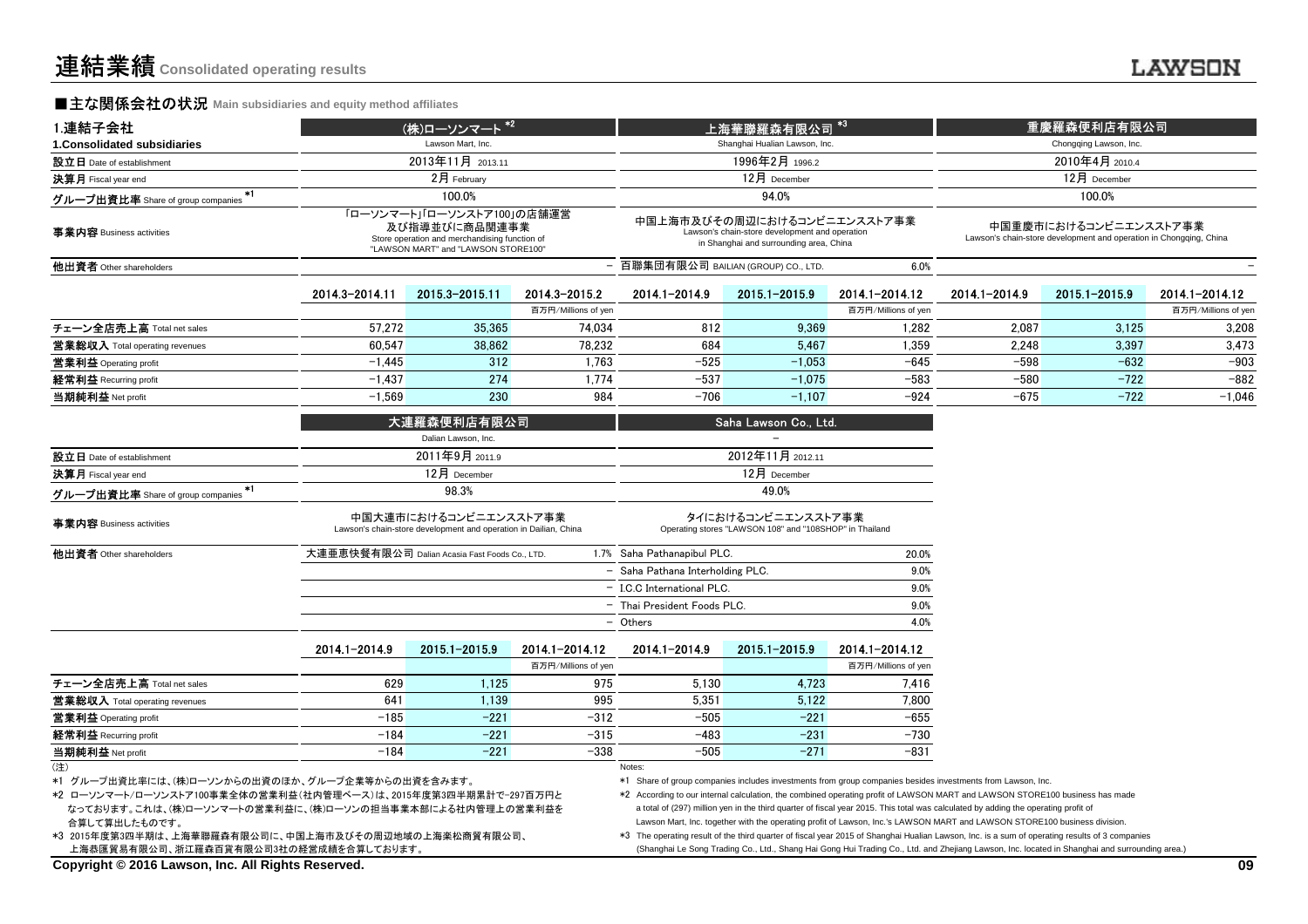#### **■主な関係会社の状況 Main subsidiaries and equity method affiliates**

|                                   | (株)成城石井 *2                                                                                                           | (株)ローソンHMVエンタテイメント                                                                                         | ユナイテッド・シネマ(株) <sup>*3</sup>                                      |
|-----------------------------------|----------------------------------------------------------------------------------------------------------------------|------------------------------------------------------------------------------------------------------------|------------------------------------------------------------------|
|                                   | SEIJO ISHII CO., LTD.                                                                                                | Lawson HMV Entertainment, Inc.                                                                             | United Cinemas Co., Ltd.                                         |
| 設立日 Date of establishment         | 1927年2月 1927.2                                                                                                       | 1992年7月 1992.7                                                                                             | 1999年10月 1999.10                                                 |
| 決算月 Fiscal year end               | $12$ 月 December                                                                                                      | $2$ 月 February                                                                                             | $3H$ March                                                       |
| グループ出資比率 Share of group companies | 100.0%                                                                                                               | 100.0%                                                                                                     | 100.0%                                                           |
| 事業内容 Business activities          | 食品総合小売業、輸入、卸売、食品製造及び飲食店の事業<br>Food retailing, import, wholesale, food manufacture and restaurant operations business | チケット販売・情報提供サービス業、音楽・映像ソフトの販売<br>Ticket sales, e-commerce, advertising sales and other marketing activities | 映画館の運営及び関連事業<br>Operation of movie theaters and related business |
| 他出資者 Other shareholders           |                                                                                                                      | -                                                                                                          |                                                                  |
|                                   |                                                                                                                      |                                                                                                            |                                                                  |

|                                          |                     |        | 2015 3-2015 11 | 2014.3-2015.2            | 2014.1-2014.9 | 2015 1-2015 9 | 2014.1-2014.12      |
|------------------------------------------|---------------------|--------|----------------|--------------------------|---------------|---------------|---------------------|
|                                          | 百万円/Millions of yen |        |                | 百万円/Millions of yen      |               |               | 百万円/Millions of yen |
| チェーン全店売上高 Total net sales<br>46.323      | 16,580              |        |                | $\overline{\phantom{0}}$ |               |               |                     |
| 営業総収入 Total operating revenues<br>49,634 | 17,880              | 33.865 | 37.288         | 46,018                   | 1.609         | 16.648        | 5,773               |
| 営業利益 Operating profit<br>3.841           | 1.547               | 2.432  | 2.247          | 3,093                    | 139           | 2.030         | 155                 |
| 経常利益 Recurring profit                    | 3.743<br>1.465      | 2.427  | 2.254          | 3.094                    | 140           | 2.047         | 159                 |
| 当期純利益 Net profit                         | 1,598<br>1.086      | 2.534  | 1.784          | 2,918                    | 118           | 1.892         | $-112$              |

|                                         | (株)ローソン・エイティエム・ネットワークス                    |       | (株)ベストプラクティス                                                            |
|-----------------------------------------|-------------------------------------------|-------|-------------------------------------------------------------------------|
|                                         | Lawson ATM Networks, Inc.                 |       | BestPractice, Inc.                                                      |
| 設立日 Date of establishment               | 2001年5月 2001.5                            |       | 2004年3月 2004.3                                                          |
| 決算月 Fiscal year end                     | $2月$ February                             |       | $2月$ February                                                           |
| *1<br>グループ出資比率 Share of group companies | 76.5%                                     |       | 100.0%                                                                  |
| 事業内容 Business activities                | 現金自動預入払出機の運営<br>Operation of ATMs         |       | 店舗の経営の実態調査・分析業務<br>On-site inspections and analysis of store management |
| 他出資者 Other shareholders                 | 銀行(40行) Bank (40 companies)               | 23.2% |                                                                         |
|                                         | セコム株式会社 SECOM Co., ltd.                   | 0.1%  |                                                                         |
|                                         | 沖電気工業株式会社 Oki Electric Industry Co., Itd. | 0.1%  |                                                                         |
|                                         | 日本通運株式会社 NIPPON EXPRESS Co., ltd.         | 0.1%  |                                                                         |

|                                         | 2014.3-2014.11 | 2015.3-2015.11 | 2014.3-2015.2       | 2014.3-2014.11 | 2015.3-2015.11 | 2014.3-2015.2       |
|-----------------------------------------|----------------|----------------|---------------------|----------------|----------------|---------------------|
|                                         |                |                | 百万円/Millions of yen |                |                | 百万円/Millions of yen |
| 営業総収入 Total operating revenues          | 17.811         | 18.652         | 23.566              | 841            | 812            | 1,113               |
| 営業利益 Operating profit                   | 4.669          | 4.852          | 5.935               | 131            | 91             | 149                 |
| 経常利益 Recurring profit                   | 4.584          | 4,752          | 5.828               | 131            | 91             | 149                 |
| 当期純利益 Net profit                        | 2.839          | 3.056          | 3.605               | 100            | 60             | 94                  |
|                                         |                |                | 台数/Unit             |                |                |                     |
| <b>ATM設置台数 Number of ATMs installed</b> | 10.591         | 11.023         | 10,767              |                |                |                     |
| (注)                                     |                |                |                     | Notes:         |                |                     |

#### (注)

\*1 グループ出資比率には、(株)ローソンからの出資のほか、グループ企業等からの出資を含みます。

\*2 当社は、2014年10月に(株)成城石井の株式を取得し、同社を連結子会社化いたしました。

 なお、上表中の2014年度累計の数値は、連結損益計算書に取り込んだ3ヶ月(2014年10月~12月)の実績値となります。また、同社の設立日については、創業時点を記載しております。

\*3 当社グループは、2014年8月にユナイテッド・シネマ(株)の親会社株式を取得した事に伴い、同社を連結子会社化いたしました。 なお、上表中の2014年度第3四半期累計の数値は連結損益計算書に取り込んだ1ヶ月(2014年9月)の実績値となります。上表中の2014年度累計の数値は連結損益計算書に取り込んだ4ヶ月(2014年9月~12月)の実績値となります。

\*1 Share of group companies includes investments from group companies besides investments from Lawson, Inc.

- \*2 Lawson group has consolidated with SEIJO ISHII CO., LTD. as its consolidated subsidiary since it acquired shares of SEIJO ISHII CO., LTD.on October 2014. In addition, the result of fiscal year 2014 is result of three months (from October 2014 to December 2014)shown in consolidated statement of income. Futhermore, for SEIJO ISHII CO., LTD., it states the date of establishment.
- \*3 Lawson group has consolidated with United Cinemas Co., Ltd. as its consolidated subsidiary since it acquired parent company shares of United Cinemas Co., Ltd. on August 2014. In addition, the result of the third quarter of fiscal year 2014 is result of one month (September 2014) and the result of full fiscal year 2014 is result of four months (from September to December 2014) shown in consolidated statement of income.

) and the contract of the contract of the contract of the contract of the contract of the contract of the contract of the contract of the contract of the contract of the contract of the contract of the contract of the cont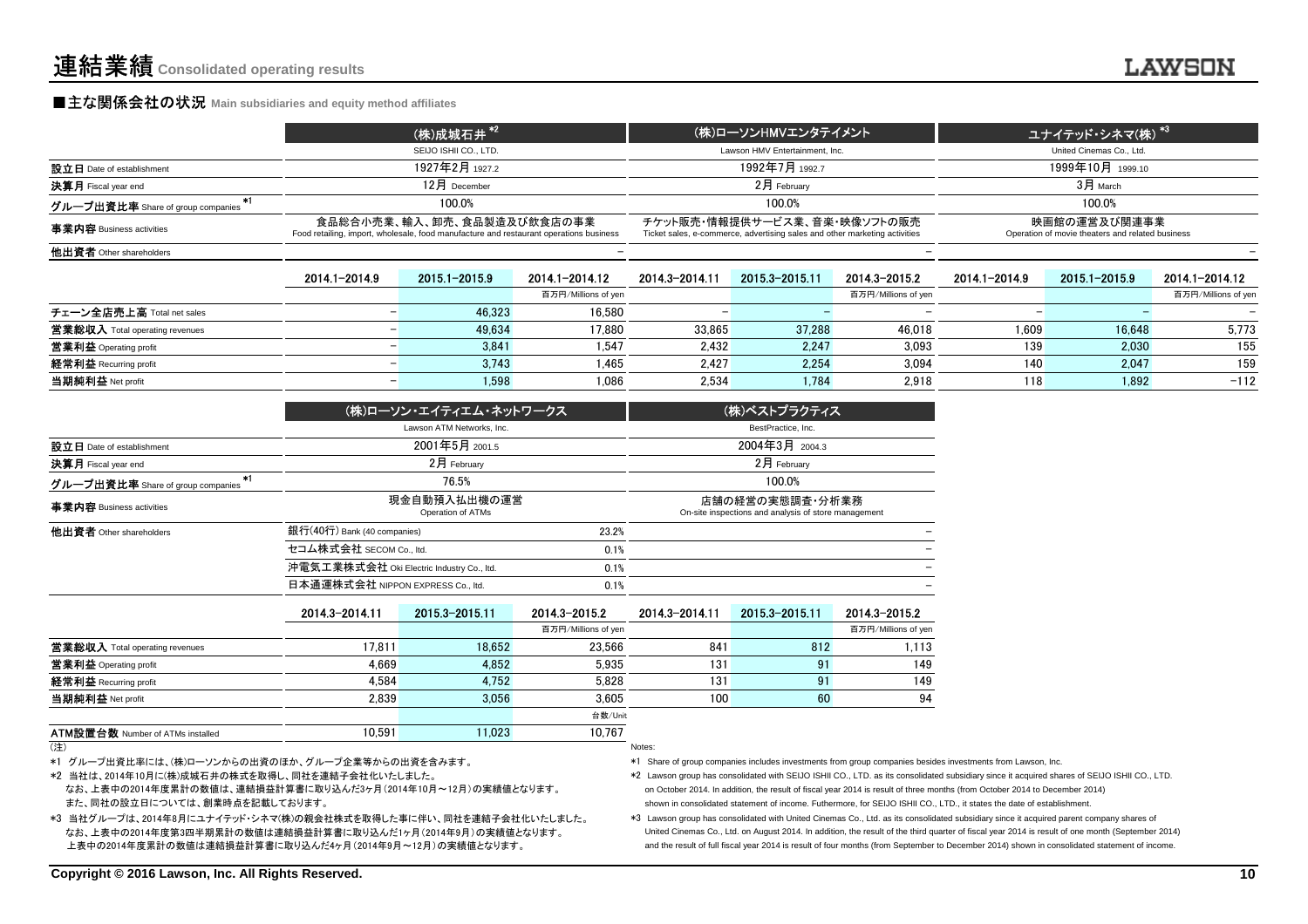当期純利益 Net profit

#### **■主な関係会社の状況 Main subsidiaries and equity method affiliates**

|                                           | (株)SCI<br>SCI, Inc.                                                         |                |                     |  |  |  |  |  |
|-------------------------------------------|-----------------------------------------------------------------------------|----------------|---------------------|--|--|--|--|--|
|                                           |                                                                             |                |                     |  |  |  |  |  |
| 設立日 Date of establishment                 |                                                                             | 2012年7月 2012.7 |                     |  |  |  |  |  |
| 決算月 Fiscal year end                       |                                                                             | 2月 February    |                     |  |  |  |  |  |
| $+1$<br>グループ出資比率 Share of group companies | 100.0%                                                                      |                |                     |  |  |  |  |  |
| 事業内容 Business activities                  | SCM機能子会社<br>Serving supply chain management of convenience store businesses |                |                     |  |  |  |  |  |
| 他出資者 Other shareholders                   |                                                                             |                |                     |  |  |  |  |  |
|                                           | 2014.3-2014.11                                                              | 2015.3-2015.11 | 2014.3-2015.2       |  |  |  |  |  |
|                                           |                                                                             |                | 百万円/Millions of yen |  |  |  |  |  |
| 取扱高 Gross sales                           | 64.740                                                                      | 141,166        | 87.638              |  |  |  |  |  |
| 営業利益 Operating profit                     | 985                                                                         | 1.782          | 1.128               |  |  |  |  |  |
| 経常利益 Recurring profit                     | 985                                                                         | 1.783          | 1.128               |  |  |  |  |  |
| all the empty of the company              | 567                                                                         | 1.102          | <b>COC</b>          |  |  |  |  |  |

t 567 1,103 686

| 2.持分法適用関連会社                       | (株)ローソン沖縄                |                                                                                  |                     | (株)ローソン南九州                                                                          |                           |                                      | (株)ローソン高知 *2   |                                                                                |                     |  |
|-----------------------------------|--------------------------|----------------------------------------------------------------------------------|---------------------|-------------------------------------------------------------------------------------|---------------------------|--------------------------------------|----------------|--------------------------------------------------------------------------------|---------------------|--|
| 2. Equity method affiliates       |                          | Lawson Okinawa, Inc.                                                             |                     |                                                                                     | Lawson Minamikyushu, Inc. |                                      |                | Lawson Kochi, Inc.                                                             |                     |  |
| 設立日 Date of establishment         |                          | 2009年10月 2009.10                                                                 |                     | 2013年5月 2013.5                                                                      |                           |                                      | 2015年4月 2015.4 |                                                                                |                     |  |
| 決算月 Fiscal year end               |                          | $2月$ February                                                                    |                     | $2月$ February                                                                       |                           |                                      | $2$ 月 February |                                                                                |                     |  |
| グループ出資比率 Share of group companies |                          | 49.0%                                                                            |                     | 49.0%                                                                               |                           |                                      | 49.0%          |                                                                                |                     |  |
| 事業内容 Business activities          |                          | 沖縄県におけるコンビニエンスストア事業<br>Lawson's chain-store development and operation in Okinawa |                     | 鹿児島県におけるコンビニエンスストア事業<br>Lawson's chain-store development and operation in Kagoshima |                           |                                      |                | 高知県におけるコンビニエンスストア事業<br>Lawson's chain-store development and operation in Kochi |                     |  |
| 他出資者 Other shareholders           | 株式会社サンエー SAN-A CO., LTD. |                                                                                  |                     | 51.0% 南国殖産株式会社 Nangoku Corporation Co., Ltd.                                        |                           | 51.0% 株式会社サニーマート SUNNY MART Co. Ltd. |                | 51.0%                                                                          |                     |  |
|                                   | 2014.3-2014.11           | 2015.3-2015.11                                                                   | 2014.3-2015.2       | 2014.3-2014.11                                                                      | 2015.3-2015.11            | 2014.3-2015.2                        | 2014.3-2014.11 | 2015.3-2015.11                                                                 | 2014.3-2015.2       |  |
|                                   |                          |                                                                                  | 百万円/Millions of yen |                                                                                     |                           | 百万円/Millions of yen                  |                |                                                                                | 百万円/Millions of yen |  |
| 営業総収入 Total operating revenues    | 3.501                    | 4.164                                                                            | 4.674               | 2.752                                                                               | 2.808                     | 3.594                                |                | 3.122                                                                          |                     |  |
| 営業利益 Operating profit             | 919                      | 1.076                                                                            | 1.182               | $-253$                                                                              | $-140$                    | $-421$                               |                | 316                                                                            |                     |  |
| 経常利益 Recurring profit             | 929                      | 1.082                                                                            | 1.194               | $-255$                                                                              | $-137$                    | $-441$                               |                | 317                                                                            |                     |  |
| 当期純利益 Net profit                  | 566                      | 683                                                                              | 738                 | $-269$                                                                              | $-198$                    | $-472$                               |                | 206                                                                            |                     |  |
| (注)                               |                          |                                                                                  |                     | Notes:                                                                              |                           |                                      |                |                                                                                |                     |  |

\*1 グループ出資比率には、(株)ローソンからの出資のほか、グループ企業等からの出資を含みます。

\*2 (株)ローソン高知は、2015年4月より当社の持分法適用関連会社になっております。

 \*1 Share of group companies includes investments from group companies besides investments from Lawson, Inc. \*2 Lawson Kochi, Inc. has become an equity method affiliates of Lawson, Inc. since April 2015. In addition, the result

なお、上表中の2015年度第3四半期累計の数値は、連結損益計算書に取り込んだ8ヶ月(2015年4月~11月)の実績値となります。

of the third quarter of fiscal year 2015 is result of eight months (from April to November 2015) shown in consolidated statement of income.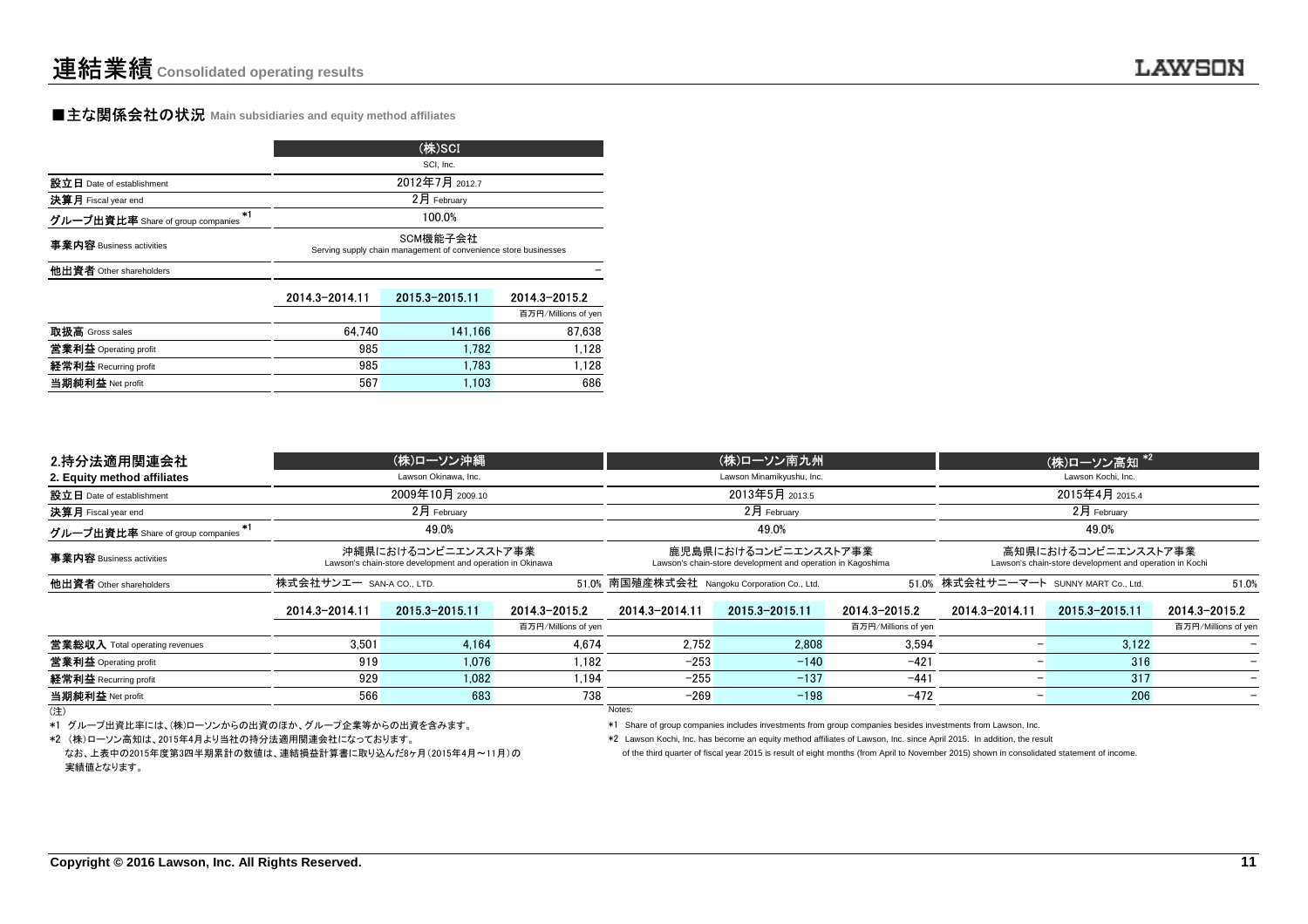# **■主な業績と予想** Results and forecasts for major financial indicators<br>
————————————————————

|                                                                                                                                                                                                          | 2014年度/FY2014 <sup>*2*3</sup><br>2015年度/FY2015 <sup>*4</sup>                                                                                                                                                                                                                                                                                                                                                                                                                                                                                      |          |                                      |          |                                                                                                                                                                                                                                                                                   |          |                                                   |         |
|----------------------------------------------------------------------------------------------------------------------------------------------------------------------------------------------------------|---------------------------------------------------------------------------------------------------------------------------------------------------------------------------------------------------------------------------------------------------------------------------------------------------------------------------------------------------------------------------------------------------------------------------------------------------------------------------------------------------------------------------------------------------|----------|--------------------------------------|----------|-----------------------------------------------------------------------------------------------------------------------------------------------------------------------------------------------------------------------------------------------------------------------------------|----------|---------------------------------------------------|---------|
|                                                                                                                                                                                                          | 第3四半期/3Q<br>2014.3.1 - 2014.11.30                                                                                                                                                                                                                                                                                                                                                                                                                                                                                                                 |          | 通期/Full year<br>2014.3.1 - 2015.2.28 |          | 第3四半期/3Q<br>2015.3.1 - 2015.11.30                                                                                                                                                                                                                                                 |          | 通期計画/Full year (Forecast)<br>2015.3.1 - 2016.2.29 |         |
|                                                                                                                                                                                                          | 金額/Amount                                                                                                                                                                                                                                                                                                                                                                                                                                                                                                                                         | 前年比/YoY  | 金額/Amount                            | 前年比/YoY  | 金額/Amount                                                                                                                                                                                                                                                                         | 前年比/YoY  | 金額/Amount                                         | 前年比/YoY |
| チェーン全店売上高(百万円)<br>Net sales of all convenience stores (millions of yen)                                                                                                                                  | 1.470.020                                                                                                                                                                                                                                                                                                                                                                                                                                                                                                                                         | 110.8%   | 1,932,798                            | 109.9%   | 1,484,968                                                                                                                                                                                                                                                                         | 101.0%   | 1,971,000                                         | 102.0%  |
| 加盟店売上高(百万円)<br>Net sales of franchised stores (millions of yen)                                                                                                                                          | 1.446.575                                                                                                                                                                                                                                                                                                                                                                                                                                                                                                                                         | 111.2%   | 1.902.092                            | 110.2%   | 1.459.666                                                                                                                                                                                                                                                                         | 100.9%   | $\overline{\phantom{0}}$                          |         |
| 直営店売上高(百万円)<br>Net sales of company-operated stores (millions of yen)                                                                                                                                    | 23.445                                                                                                                                                                                                                                                                                                                                                                                                                                                                                                                                            | 94.5%    | 30.706                               | 95.2%    | 25.301                                                                                                                                                                                                                                                                            | 107.9%   | $\overline{\phantom{0}}$                          |         |
| <b>営業総収入</b> (百万円) Gross operating revenue (millions of yen) *1                                                                                                                                          | 242,416                                                                                                                                                                                                                                                                                                                                                                                                                                                                                                                                           | 107.6%   | 316,340                              | 105.9%   | 251.670                                                                                                                                                                                                                                                                           | 103.8%   | 332,000                                           | 105.0%  |
| <b>営業総利益</b> (百万円) Gross operating profit (millions of yen)                                                                                                                                              | 225,385                                                                                                                                                                                                                                                                                                                                                                                                                                                                                                                                           | 108.6%   | 293,938                              | 106.7%   | 233.012                                                                                                                                                                                                                                                                           | 103.4%   | $-$                                               |         |
| (対チェーン全店売上高比)<br>(Gross operating profit on Net sales of all convenience stores)                                                                                                                         | 15.3%                                                                                                                                                                                                                                                                                                                                                                                                                                                                                                                                             |          | 15.2%                                |          | 15.7%                                                                                                                                                                                                                                                                             |          | $\overline{\phantom{0}}$                          |         |
| <b>販売費及び一般管理費</b> (百万円)<br>Selling, general and administrative expenses (millions of yen)                                                                                                                | 169.527                                                                                                                                                                                                                                                                                                                                                                                                                                                                                                                                           | 107.3%   | 232.972                              | 108.9%   | 182.187                                                                                                                                                                                                                                                                           | 107.5%   | $\qquad \qquad -$                                 |         |
| (対チェーン全店売上高比)                                                                                                                                                                                            | 11.5%                                                                                                                                                                                                                                                                                                                                                                                                                                                                                                                                             |          | 12.1%                                |          | 12.3%                                                                                                                                                                                                                                                                             |          |                                                   |         |
| (Selling, general and administrative expenses on Net sales of all convenience stores)                                                                                                                    |                                                                                                                                                                                                                                                                                                                                                                                                                                                                                                                                                   |          |                                      |          |                                                                                                                                                                                                                                                                                   |          |                                                   |         |
| <b>営業利益</b> (百万円) Operating profit (millions of yen)<br>(対チェーン全店売上高比)                                                                                                                                    | 55.857                                                                                                                                                                                                                                                                                                                                                                                                                                                                                                                                            | 112.8%   | 60.966                               | 99.2%    | 50.824                                                                                                                                                                                                                                                                            | 91.0%    | 56.700                                            | 93.0%   |
| (Operating profit on Net sales of all convenience stores)                                                                                                                                                | 3.8%                                                                                                                                                                                                                                                                                                                                                                                                                                                                                                                                              |          | 3.2%                                 |          | 3.4%                                                                                                                                                                                                                                                                              |          |                                                   |         |
| 経常利益 (百万円) Recurring profit (millions of yen)                                                                                                                                                            | 56.280                                                                                                                                                                                                                                                                                                                                                                                                                                                                                                                                            | 112.8%   | 61.649                               | 99.2%    | 49.849                                                                                                                                                                                                                                                                            | 88.6%    | 55.200                                            | 89.5%   |
| 四半期(当期)純利益 (百万円) Net profit (millions of yen)                                                                                                                                                            | 31.325                                                                                                                                                                                                                                                                                                                                                                                                                                                                                                                                            | 107.7%   | 26.200                               | 77.9%    | 22.806                                                                                                                                                                                                                                                                            | 72.8%    | 25.300                                            | 96.6%   |
| 1株当たり四半期(当期)純利益 (円) Net profit per share (yen)                                                                                                                                                           |                                                                                                                                                                                                                                                                                                                                                                                                                                                                                                                                                   | 313.53   |                                      | 262.18   |                                                                                                                                                                                                                                                                                   | 228.06   | $253.00$ <sup>*5</sup>                            |         |
| 純資産 (百万円) Net assets (millions of yen)                                                                                                                                                                   |                                                                                                                                                                                                                                                                                                                                                                                                                                                                                                                                                   | 248.950  |                                      | 243,420  |                                                                                                                                                                                                                                                                                   | 244.404  | $\qquad \qquad -$                                 |         |
| 総資産 (百万円) Total assets (millions of yen)                                                                                                                                                                 |                                                                                                                                                                                                                                                                                                                                                                                                                                                                                                                                                   | 697.873  |                                      | 693.811  |                                                                                                                                                                                                                                                                                   | 717.889  | $\sim$                                            |         |
| 1株当たり純資産 (円) Net assets per share (yen)                                                                                                                                                                  |                                                                                                                                                                                                                                                                                                                                                                                                                                                                                                                                                   | 2.487.30 |                                      | 2.432.00 |                                                                                                                                                                                                                                                                                   | 2.441.01 | $\overline{\phantom{a}}$                          |         |
| <b>総資産四半期(当期)純利益率 ROA</b>                                                                                                                                                                                |                                                                                                                                                                                                                                                                                                                                                                                                                                                                                                                                                   | 4.9%     |                                      | 4.1%     |                                                                                                                                                                                                                                                                                   | 3.2%     | $\equiv$                                          |         |
| 自己資本四半期(当期)純利益率 ROE                                                                                                                                                                                      |                                                                                                                                                                                                                                                                                                                                                                                                                                                                                                                                                   | 12.8%    |                                      | 10.8%    |                                                                                                                                                                                                                                                                                   | 9.4%     | $\overline{\phantom{0}}$                          |         |
| 流動比率 Current ratio                                                                                                                                                                                       |                                                                                                                                                                                                                                                                                                                                                                                                                                                                                                                                                   | 64.4%    |                                      | 57.9%    |                                                                                                                                                                                                                                                                                   | 55.8%    | $\equiv$                                          |         |
| 固定比率 Fixed ratio                                                                                                                                                                                         |                                                                                                                                                                                                                                                                                                                                                                                                                                                                                                                                                   | 211.3%   |                                      | 221.5%   |                                                                                                                                                                                                                                                                                   | 229.3%   | $\qquad \qquad -$                                 |         |
|                                                                                                                                                                                                          |                                                                                                                                                                                                                                                                                                                                                                                                                                                                                                                                                   | 35.6%    |                                      | 35.1%    |                                                                                                                                                                                                                                                                                   | 34.0%    | $\overline{\phantom{m}}$                          |         |
| 自己資本比率 Shareholders' equity ratio<br>(注)<br>*1 営業総収入は直営店売上高、加盟店からの収入等の合計です。                                                                                                                              | Notes:                                                                                                                                                                                                                                                                                                                                                                                                                                                                                                                                            |          |                                      |          | *1 The gross operating revenue is a sum of total sales of company-operated stores and commissions from franchised stores.                                                                                                                                                         |          |                                                   |         |
| *2 当社は、鹿児島支店の事業を(株)ローソン南九州(現・持分法適用関連会社)に2014年3月に分割いたしました。<br>*3 当社の有形固定資産(リース資産を除く)の減価償却方法については、従来、定率法を採用しておりましたが、2014<br>年度より定額法に変更しております。この変更により、従来の方法に比べて、2014年度の営業利益及び経常利益は<br>それぞれ9,404百万円増加しております。 | *2 Lawson, Inc. has splitted the business in Kagoshima prefecture to Lawson Minamikyushu, Inc. (now accounted for equity method affiliate) on March 2014.<br>*3 For the depreciation method for property, store and equipment (except lease assets), Lawson, Inc. has adopted straight-line method instead of<br>declining-balance method since fiscal year 2014. Based on this change, operating profit, recurring profit of fiscal year 2014 increased by<br>9,404 million yen respectively compared to results using declining-balance method. |          |                                      |          |                                                                                                                                                                                                                                                                                   |          |                                                   |         |
| *4 当社は、高知支店の事業を(株)ローソン高知(現・持分法適用関連会社)に2015年4月に分割いたしました。<br>*5 通期計画の1株当たり当期純利益に関しては、2015年11月30日現在の期末発行済株式数を用いて算出しております。                                                                                   |                                                                                                                                                                                                                                                                                                                                                                                                                                                                                                                                                   |          |                                      |          | *4 Lawson, Inc. has splitted the business in Kochi prefecture into Lawson Kochi, Inc. (now accounted for equity method affiliate) on April 2015.<br>*5 Forecasted full-year net profit per share is calculated based on the number of outstanding shares as of November 30, 2015. |          |                                                   |         |
|                                                                                                                                                                                                          |                                                                                                                                                                                                                                                                                                                                                                                                                                                                                                                                                   |          |                                      |          |                                                                                                                                                                                                                                                                                   |          |                                                   |         |
| Copyright © 2016 Lawson, Inc. All Rights Reserved.                                                                                                                                                       |                                                                                                                                                                                                                                                                                                                                                                                                                                                                                                                                                   |          |                                      |          |                                                                                                                                                                                                                                                                                   |          |                                                   | 12      |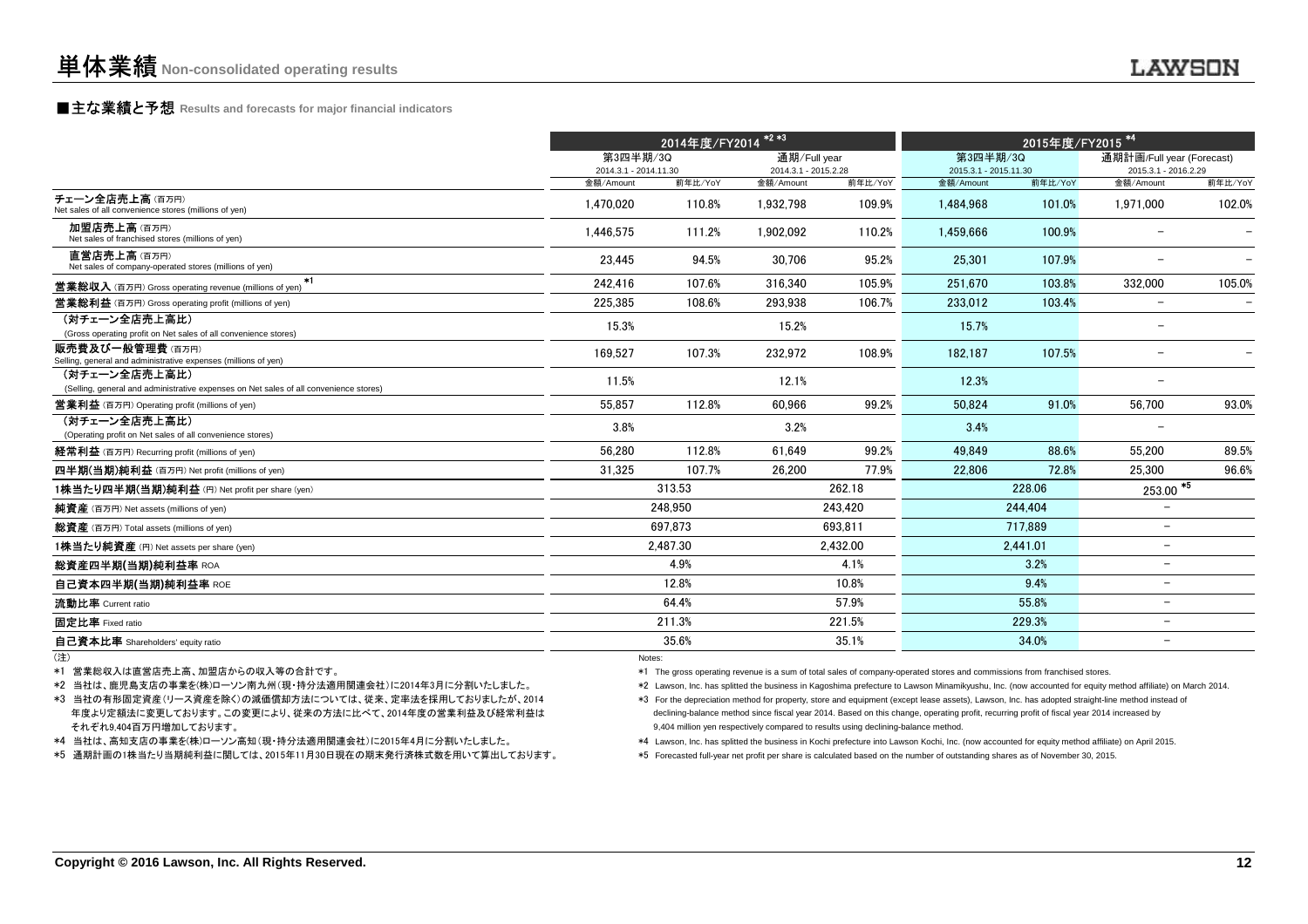### ■損益計算書 **Non-consolidated statement of income**

|                                                           |                 | 2014年度第3四半期累計期間       |         | 2015年度第3四半期累計期間       |         | 前年増減                |
|-----------------------------------------------------------|-----------------|-----------------------|---------|-----------------------|---------|---------------------|
|                                                           |                 | 2014.3.1 - 2014.11.30 |         | 2015.3.1 - 2015.11.30 |         | Increase (Decrease) |
|                                                           |                 | 百万円/Millions of yen   | 前年比/YoY | 百万円/Millions of yen   | 前年比/YoY | 百万円/Millions of yen |
| A.営業総収入 Gross operating revenues                          | $B + E$         | 242,416               | 107.6%  | 251,670               | 103.8%  | 9,253               |
| B.売上高 Net sales <sup>*1</sup>                             |                 | 23,966                | 95.5%   | 26,214                | 109.4%  | 2,248               |
| C.売上原価 Cost of goods sold <sup>*2</sup>                   |                 | 17,031                | 95.3%   | 18,657                | 109.6%  | 1,626               |
| - 43<br>D.売上総利益 Gross profit on sales                     | $B - C$         | 6,935                 | 95.9%   | 7,557                 | 109.0%  | 622                 |
| <b>E.営業収入</b> Operating revenues                          | $F + G$         | 218,450               | 109.1%  | 225,455               | 103.2%  | 7,005               |
| F.加盟店からの収入 Franchise commission from franchised stores    |                 | 193,557               | 108.7%  | 199,859               | 103.3%  | 6,302               |
| G.その他の営業収入 Other                                          |                 | 24,893                | 112.2%  | 25,595                | 102.8%  | 702                 |
| <b>H.営業総利益</b> Gross operating profit                     | $A - C = D + E$ | 225,385               | 108.6%  | 233,012               | 103.4%  | 7,627               |
| I.販売費及び一般管理費 Selling, general and administrative expenses |                 | 169,527               | 107.3%  | 182,187               | 107.5%  | 12,660              |
| J.営業利益 Operating profit                                   | $H - I$         | 55,857                | 112.8%  | 50,824                | 91.0%   | $-5,032$            |
| 営業外収益 Non-operating income                                |                 | 2,458                 | 131.3%  | 2,183                 | 88.8%   | $-275$              |
| 営業外費用 Non-operating expenses                              |                 | 2,035                 | 137.0%  | 3,158                 | 155.1%  | 1,122               |
| 経常利益 Recurring profit                                     |                 | 56,280                | 112.8%  | 49,849                | 88.6%   | $-6,430$            |
| 特別利益 Extraordinary gain                                   |                 | 94                    | 9.6%    | $\equiv$              |         | $-94$               |
| 特別損失 Extraordinary loss                                   |                 | 4,799                 | 116.1%  | 9,956                 | 207.5%  | 5,157               |
| 税引前四半期純利益 Income before income taxes                      |                 | 51,575                | 110.3%  | 39,893                | 77.3%   | $-11,682$           |
| 法人税、住民税及び事業税 Income taxes - current                       |                 | 18,011                | 102.9%  | 13,050                | 72.5%   | $-4,961$            |
| 法人税等調整額 Deferred income taxes                             |                 | 2,238                 |         | 4,035                 | 180.3%  | 1,796               |
| 四半期純利益 Net profit                                         |                 | 31,325                | 107.7%  | 22,806                | 72.8%   | $-8,518$            |
|                                                           |                 |                       |         |                       |         |                     |

### **■販売費及び一般管理費の主な明細** Selling, general and administrative expenses

|                                                          |                     | 2014年度第3四半期累計期間       |                                                                 | 2015年度第3四半期累計期間       |                     |  |
|----------------------------------------------------------|---------------------|-----------------------|-----------------------------------------------------------------|-----------------------|---------------------|--|
|                                                          |                     | 2014.3.1 - 2014.11.30 |                                                                 | 2015.3.1 - 2015.11.30 |                     |  |
|                                                          | 百万円/Millions of yen | 前年比/YoY               | 百万円/Millions of yen                                             | 前年比/YoY               | 百万円/Millions of yen |  |
| 地代家賃 Rents                                               | 68.130              | 114.3%                | 71.040                                                          | 104.3%                | 2.910               |  |
| 人件費 Personal expenses                                    | 27.515              | 102.8%                | 29,064                                                          | 105.6%                | 1,549               |  |
| 動産リース料 Equipment leasing charges                         | 2,402               | 116.8%                | 1.836                                                           | 76.4%                 | $-565$              |  |
| 有形固定資産減価償却費 Depreciation of property and store equipment | 22.008              | 93.5%                 | 26.986                                                          | 122.6%                | 4.977               |  |
| 広告宣伝費 Advertising and promotional expenses               | 5.737               | 80.5%                 | 8.063                                                           | 140.5%                | 2.325               |  |
| その他 Other                                                | 43.734              | 112.6%                | 45.197                                                          | 103.3%                | 1.462               |  |
| 合計 Total                                                 | 169.527             | 107.3%                | 182.187                                                         | 107.5%                | 12,660              |  |
| (注)                                                      |                     | Notes:                |                                                                 |                       |                     |  |
| *1 「高上真」け 直覚庄吉上真及びロコマース吉上真の会計です                          |                     |                       | *1 Net sales of company operated stores and e-commerce business |                       |                     |  |

\*1 「売上高」は、直営店売上高及びEコマース売上高の合計です。

\*2 「売上原価」は、商品売上原価です。

\*3 「売上総利益」は、商品売上総利益です。

\*1 Net sales of company-operated stores and e-commerce business.

\*2 Cost of goods sold.

\*3 Gross profit on goods sales.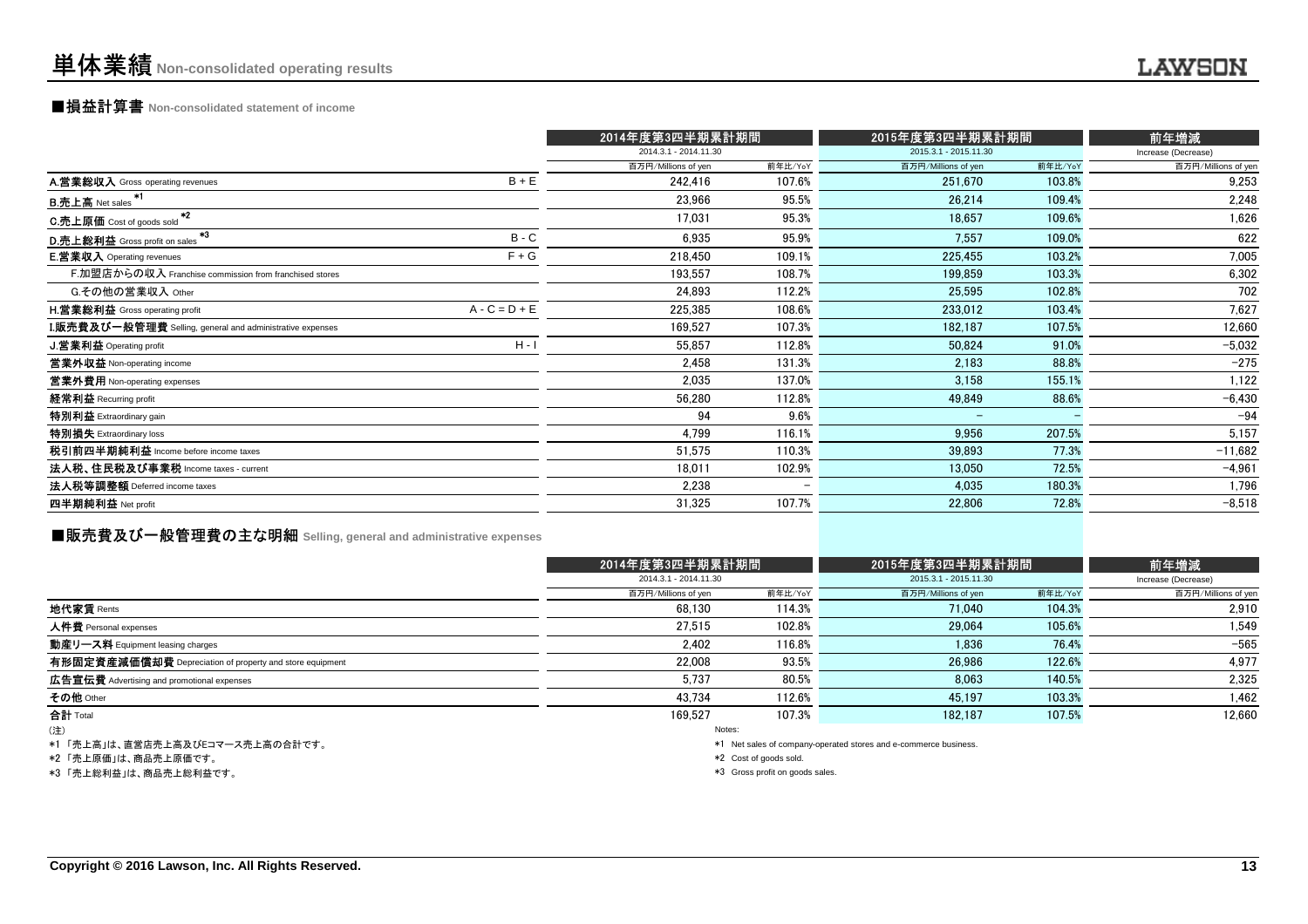#### ■損益計算書(四半期会計期間) **Non-consolidated statement of income (Quarterly accounting period)**

|                                                           |                 | 2014年度第3四半期会計期間          |                          | 2015年度第3四半期会計期間          |         | 前年増減                |
|-----------------------------------------------------------|-----------------|--------------------------|--------------------------|--------------------------|---------|---------------------|
|                                                           |                 | 2014.9.1 - 2014.11.30    |                          | 2015.9.1 - 2015.11.30    |         | Increase (Decrease) |
|                                                           |                 | 百万円/Millions of yen      | 前年比/YoY                  | 百万円/Millions of yen      | 前年比/YoY | 百万円/Millions of yen |
| A.営業総収入 Gross operating revenues                          | $B + E$         | 79.057                   | 105.2%                   | 84,208                   | 106.5%  | 5,151               |
| B.売上高 Net sales <sup>*1</sup>                             |                 | 7.846                    | 95.7%                    | 8,860                    | 112.9%  | 1,013               |
| -*2<br>C.売上原価 Cost of goods sold                          |                 | 5,575                    | 95.3%                    | 6,324                    | 113.4%  | 749                 |
| $+3$<br>D.売上総利益 Gross profit on sales                     | $B - C$         | 2,271                    | 96.5%                    | 2,535                    | 111.6%  | 264                 |
| <b>E.営業収入</b> Operating revenues                          | $F + G$         | 71,210                   | 106.3%                   | 75,348                   | 105.8%  | 4,138               |
| F.加盟店からの収入 Franchise commission from franchised stores    |                 | 63,302                   | 107.2%                   | 66,703                   | 105.4%  | 3,400               |
| G.その他の営業収入 Other                                          |                 | 7,907                    | 100.1%                   | 8,645                    | 109.3%  | 737                 |
| H.営業総利益 Gross operating profit                            | $A - C = D + E$ | 73.481                   | 106.0%                   | 77,883                   | 106.0%  | 4,402               |
| I.販売費及び一般管理費 Selling, general and administrative expenses |                 | 55,778                   | 107.0%                   | 61,482                   | 110.2%  | 5,704               |
| J.営業利益 Operating profit                                   | $H - I$         | 17,703                   | 103.0%                   | 16,401                   | 92.6%   | $-1,302$            |
| 営業外収益 Non-operating income                                |                 | 1,073                    | 165.9%                   | 731                      | 68.1%   | $-342$              |
| 當業外費用 Non-operating expenses                              |                 | 737                      | 188.4%                   | 842                      | 114.3%  | 105                 |
| 経常利益 Recurring profit                                     |                 | 18,039                   | 103.4%                   | 16,289                   | 90.3%   | $-1,750$            |
| 特別利益 Extraordinary gain                                   |                 | $\overline{\phantom{a}}$ | $\overline{\phantom{0}}$ | $\overline{\phantom{0}}$ |         |                     |
| 特別損失 Extraordinary loss                                   |                 | 714                      | 51.2%                    | 1,355                    | 189.7%  | 641                 |
| 税引前四半期純利益 Income before income taxes                      |                 | 17,324                   | 105.3%                   | 14,933                   | 86.2%   | $-2,391$            |
| 法人税、住民税及び事業税 Income taxes - current                       |                 | 5,224                    | 91.0%                    | 3,306                    | 63.3%   | $-1,917$            |
| 法人税等調整額 Deferred income taxes                             |                 | 1.407                    | 186.4%                   | 2,097                    | 149.1%  | 690                 |
| 四半期純利益 Net profit                                         |                 | 10,692                   | 107.4%                   | 9,528                    | 89.1%   | $-1,164$            |
|                                                           |                 |                          |                          |                          |         |                     |

#### ■販売費及び一般管理費の主な明細(四半期会計期間) **Selling, general and administrative expenses (Quarterly accounting period)**

|                                                                                                                                                                                                                               |                     | 2014年度第3四半期会計期間       |                     | 2015年度第3四半期会計期間       |                     |  |
|-------------------------------------------------------------------------------------------------------------------------------------------------------------------------------------------------------------------------------|---------------------|-----------------------|---------------------|-----------------------|---------------------|--|
|                                                                                                                                                                                                                               |                     | 2014.9.1 - 2014.11.30 |                     | 2015.9.1 - 2015.11.30 |                     |  |
|                                                                                                                                                                                                                               | 百万円/Millions of yen | 前年比/YoY               | 百万円/Millions of yen | 前年比/YoY               | 百万円/Millions of yen |  |
| 地代家賃 Rents                                                                                                                                                                                                                    | 23.076              | 115.0%                | 23.896              | 103.6%                | 820                 |  |
| 人件費 Personal expenses                                                                                                                                                                                                         | 9.024               | 102.0%                | 9.738               | 107.9%                | 714                 |  |
| 動産リース料 Equipment leasing charges                                                                                                                                                                                              | 676                 | 101.9%                | 523                 | 77.4%                 | $-152$              |  |
| 有形固定資産減価償却費 Depreciation of property and store equipment                                                                                                                                                                      | 7,742               | 93.3%                 | 9.425               | 121.7%                | 1,683               |  |
| 広告宣伝費 Advertising and promotional expenses                                                                                                                                                                                    | 1,692               | 80.7%                 | 2.892               | 170.9%                | 1,200               |  |
| その他 Other                                                                                                                                                                                                                     | 13.565              | 111.4%                | 15.004              | 110.6%                | 1,439               |  |
| 合計 Total                                                                                                                                                                                                                      | 55.778              | 107.0%                | 61.482              | 110.2%                | 5,704               |  |
| (注)                                                                                                                                                                                                                           |                     | Notes:                |                     |                       |                     |  |
| the company of the company of the company of the company of the company of the company of the company of the company of the company of the company of the company of the company of the company of the company of the company |                     |                       |                     |                       |                     |  |

\*1 「売上高」は、直営店売上高及びEコマース売上高の合計です。

\*2 「売上原価」は、商品売上原価です。

\*3 「売上総利益」は、商品売上総利益です。

\*1 Net sales of company-operated stores and e-commerce business.

 $*2$  Cost of goods sold.

\*3 Gross profit on goods sales.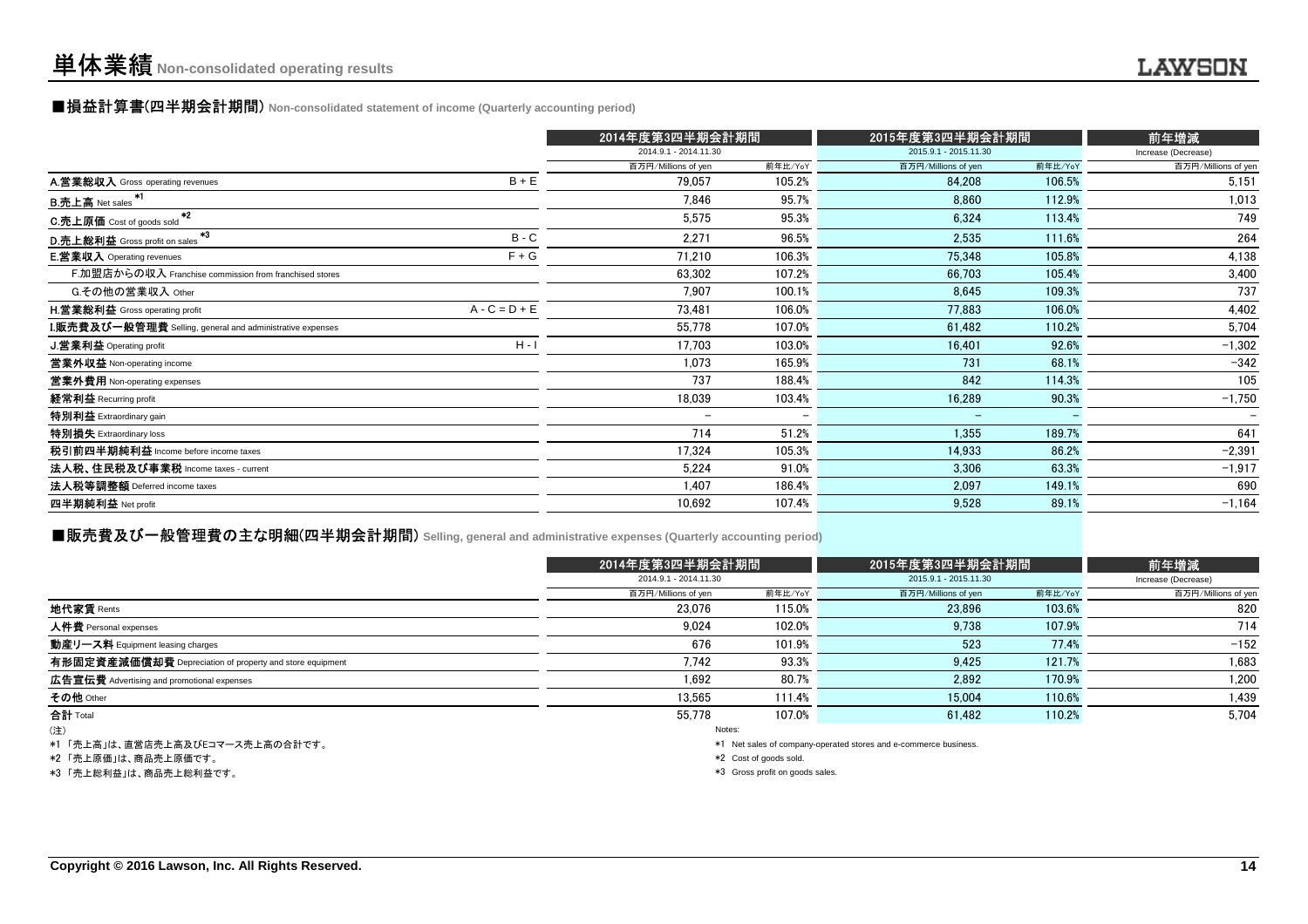### **■投融資の状況 Capital expenditure**

|                                                          | 2014年度第3四半期累計期間       | 2015年度第3四半期累計期間       | 前年増減                | 2015年度計画                         |
|----------------------------------------------------------|-----------------------|-----------------------|---------------------|----------------------------------|
|                                                          | 2014.3.1 - 2014.11.30 | 2015.3.1 - 2015.11.30 | Increase (Decrease) | Forecasts / 2015.3.1 - 2016.2.29 |
|                                                          | 百万円/Millions of yen   | 百万円/Millions of yen   | 百万円/Millions of yen | 百万円/Millions of yen              |
| 新店投資 New store investments                               | 31.333                | 25,811                | $-5.522$            | 50,500                           |
| 既存店投資 Existing store investments                         | 3.444                 | 3,331                 | $-113$              | 5,000                            |
| システム関連投資 IT - related investments                        | 3.485                 | 8,077                 | 4.592               | 8,500                            |
| その他 Other                                                | 864                   | 527                   | $-336$              | 500                              |
| 投資小計 Subtotal                                            | 39.127                | 37.746                | $-1.380$            | 64,500                           |
| 出資·融資 Investments and advances                           | 56.731                | 1,669                 | $-55.062$           | 7,500                            |
| リース Leases                                               | 24,773                | 25,014                | 241                 | 34,000                           |
| 合計 Total                                                 | 120.632               | 64.430                | $-56.201$           | 106,000                          |
| 有形固定資産減価償却費 Depreciation of property and store equipment | 22.008                | 26.986                | 4.977               | 36,500                           |
| 無形固定資産償却費 Amortization of intangible assets              | 5,677                 | 3,855                 | $-1,821$            | 5,700                            |
| 減価償却費計 Total depreciation and amortization               | 27.685                | 30,841                | 3.156               | 42,200                           |
|                                                          |                       |                       |                     |                                  |

(注)

Note:

\* 2015年度のリース債務の返済による支出は15,995百万円です。

\* The amount of repayments of lease obligations is 15,995 millions of yen in FY2015.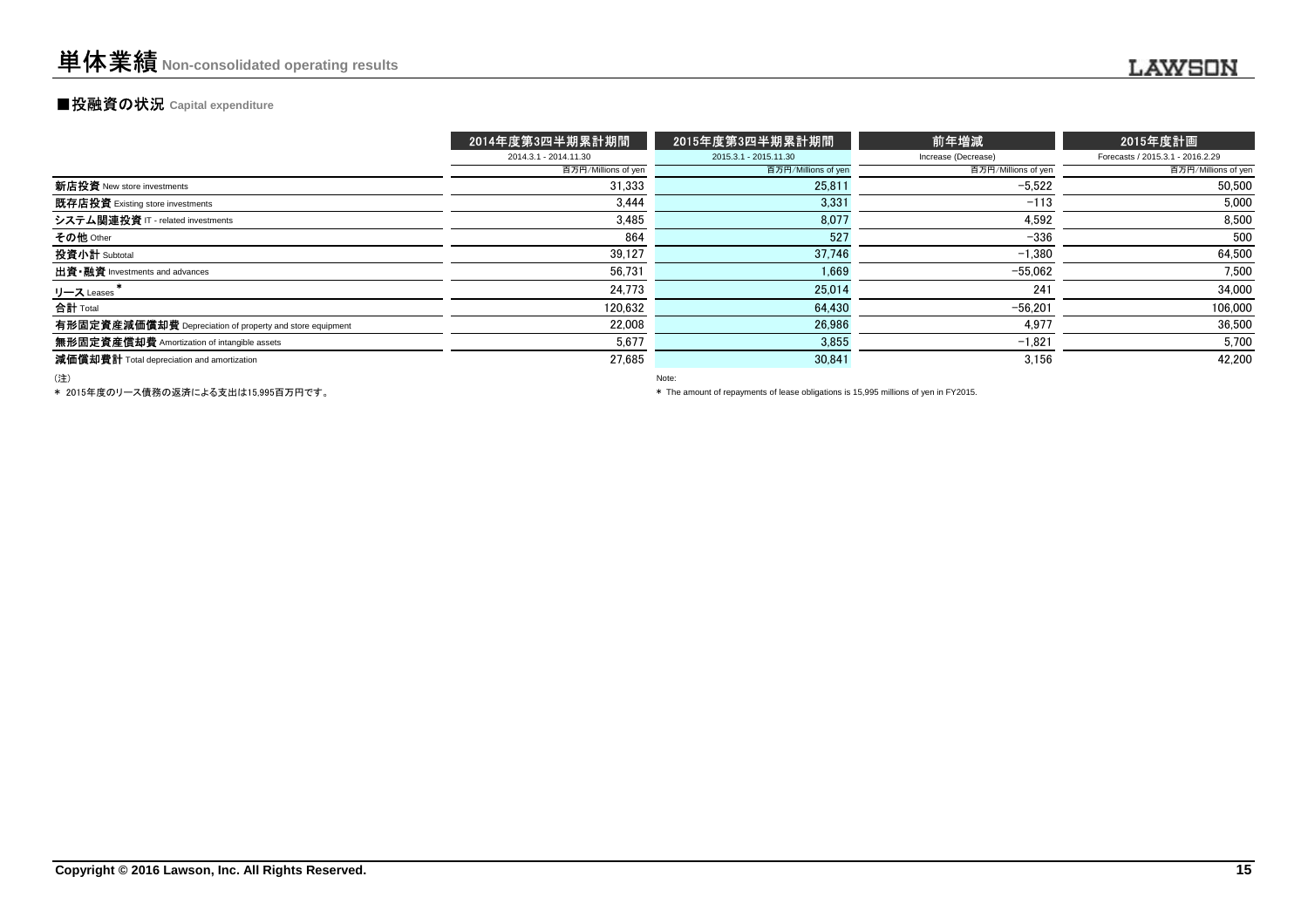### ■貸借対照表 **Non-consolidated balance sheet**

|                                                                         | 2014年度<br>(2015年2月28日現在) | 2015年度第3四半期<br>(2015年11月30日現在) | 2014年度末からの増減                       |
|-------------------------------------------------------------------------|--------------------------|--------------------------------|------------------------------------|
|                                                                         | FY2014 (As of 2015.2.28) | FY2015 (As of 2015.11.30)      | Increase (Decrease) from 2015.2.28 |
| [資産の部 Assets]                                                           | 百万円/Millions of yen      | 百万円/Millions of yen            | 百万円/Millions of yen                |
| 流動資産 Current assets                                                     | 155,079                  | 158,203                        | 3,123                              |
| 現金及び預金 Cash and deposits                                                | 50.760                   | 57.620                         | 6.859                              |
| 加盟店貸勘定 Accounts receivable - due from franchised stores                 | 37,831                   | 33,635                         | $-4,195$                           |
| 商品 Merchandise inventories                                              | 864                      | 981                            | 116                                |
| 前払費用 Prepaid expenses                                                   | 11,036                   | 12,452                         | 1,416                              |
| 短期貸付金 Short-term loans receivable                                       | 3,481                    | 3,510                          | 29                                 |
| 未収入金 Accounts receivable - other                                        | 38.822                   | 38.738                         | $-83$                              |
| 繰延税金資産 Deferred tax assets                                              | 3,843                    | 1,998                          | $-1,845$                           |
| その他 Other                                                               | 8,476                    | 9,289                          | 812                                |
| 貸倒引当金 Allowance for doubtful accounts                                   | $-36$                    | $-23$                          | 13                                 |
| 固定資産 Non-current assets                                                 | 538.731                  | 559,686                        | 20,954                             |
| 有形固定資産 Property and store equipment                                     | 256.432                  | 275.368                        | 18,935                             |
| ・建物 Buildings                                                           | 125,784                  | 136,165                        | 10,380                             |
| ・構築物 Structures                                                         | 19,491                   | 22,309                         | 2,818                              |
| ・車両運搬具及び工具器具備品 Vehicles, tools, furniture and fixtures                  | 12,419                   | 13,479                         | 1,060                              |
| ·土地 Land                                                                | 9,587                    | 9.663                          | 76                                 |
| ・リース資産 Lease assets                                                     | 84,361                   | 91,138                         | 6,776                              |
| ・建設仮勘定 Construction in progress                                         | 4,788                    | 2,611                          | $-2,177$                           |
| 無形固定資産 Intangible assets                                                | 23,339                   | 26,959                         | 3,620                              |
| ・ソフトウエア Software                                                        | 9.027                    | 12.776                         | 3,748                              |
| ・ソフトウエア仮勘定 Software in progress                                         | 5,026                    | 4,947                          | $-79$                              |
| ・のれん Goodwill                                                           | 8,788                    | 8,744                          | $-43$                              |
| •その他 Other                                                              | 496                      | 491                            | $-5$                               |
| 投資その他の資産 Investments and other assets                                   | 258,959                  | 257,358                        | $-1,601$                           |
| ▪投資有価証券 Investments securities                                          | 8,205                    | 9.687                          | 1,481                              |
| ・関係会社株式 Stocks of subsidiaries and affiliates                           | 61,903                   | 62,340                         | 436                                |
| •関係会社出資金 Investments in capital of subsidiaries and affiliates          | 9.377                    | 8.643                          | $-734$                             |
| ・長期貸付金 Long-term loans receivable                                       | 36,477                   | 38,617                         | 2,140                              |
| ・関係会社長期貸付金 Long-term loans receivable from subsidiaries and affiliates  | 22,992                   | 22,550                         | $-441$                             |
| ・長期前払費用 Long-term prepaid expenses                                      | 9,542                    | 9,310                          | $-232$                             |
| ・差入保証金 Lease deposits                                                   | 86,513                   | 85,620                         | $-892$                             |
| ・繰延税金資産 Deferred tax assets                                             | 23,106                   | 19.811                         | $-3,295$                           |
| •その他 Other                                                              | 1,739                    | 1,659                          | $-79$                              |
| •貸倒引当金 Allowance for doubtful accounts                                  | $-899$                   | $-882$                         | 16                                 |
| 資産合計 Total Assets                                                       | 693,811                  | 717,889                        | 24,078                             |
| 有形固定資産の減価償却累計額 Accumulated depreciation of property and store equipment |                          |                                |                                    |
|                                                                         | 247,172                  | 259,126                        | 11,954                             |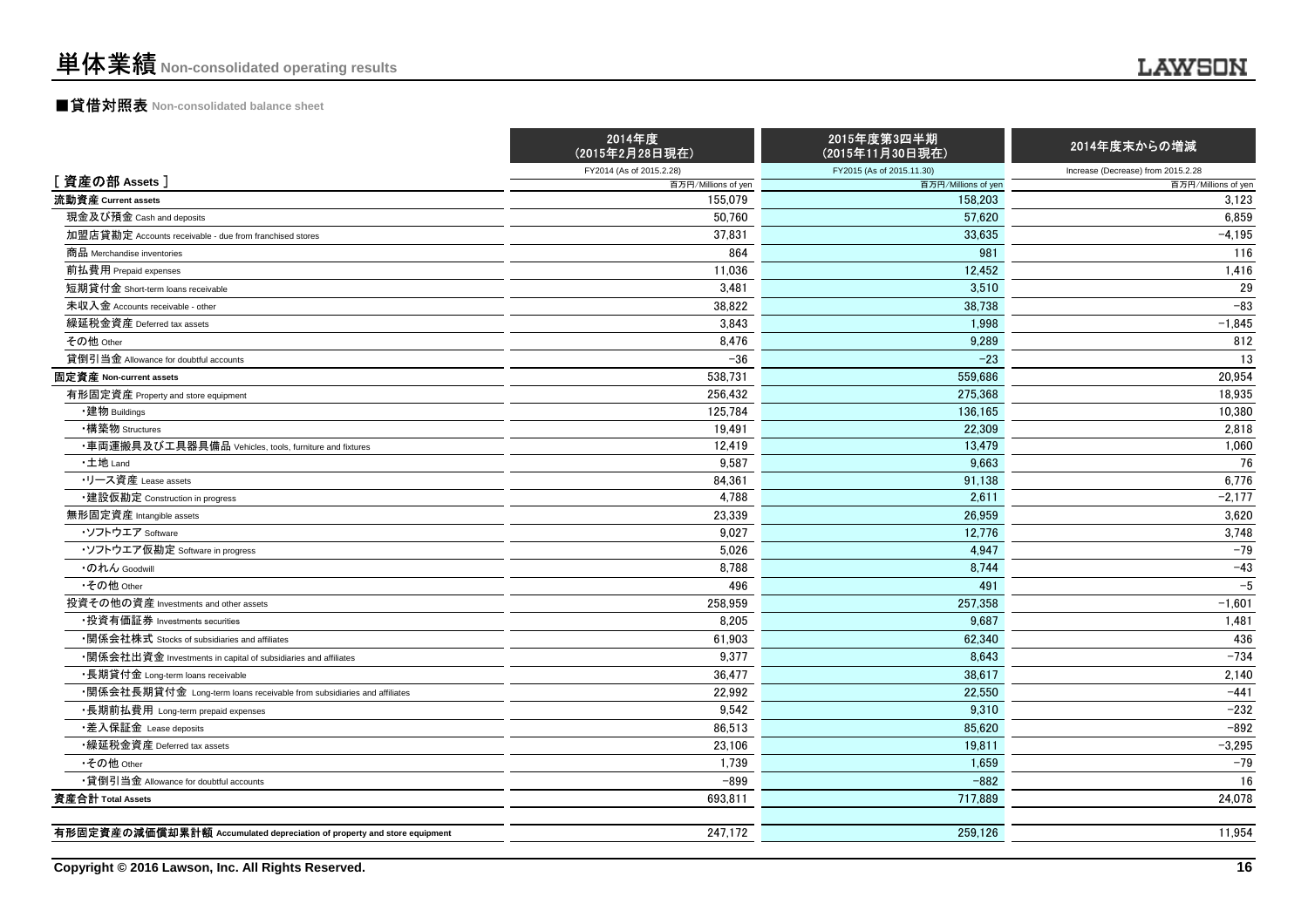### ■貸借対照表 **Non-consolidated balance sheet**

|                                                                          | 2014年度<br>(2015年2月28日現在) | 2015年度第3四半期<br>(2015年11月30日現在) | 2014年度末からの増減                       |
|--------------------------------------------------------------------------|--------------------------|--------------------------------|------------------------------------|
| [負債の部 Liabilities]                                                       | FY2014 (As of 2015.2.28) | FY2015 (As of 2015.11.30)      | Increase (Decrease) from 2015.2.28 |
|                                                                          | 百万円/Millions of yen      | 百万円/Millions of yen            | 百万円/Millions of yen                |
| 流動負債 Current liabilities                                                 | 267.717                  | 283.702                        | 15,985                             |
| 買掛金 Accounts payable - trade                                             | 1.604                    | 2.012                          | 407                                |
| 加盟店買掛金 Accounts payable - trade for franchised stores                    | 87,148                   | 99,398                         | 12,249                             |
| 加盟店借勘定 Accounts payable - due to franchised stores                       | 1.111                    | 1.340                          | 229                                |
| 関係会社短期借入金 Short-term loans payable to subsidiaries and affiliates        | 30,880                   | 42,600                         | 11,720                             |
| リース債務 Lease obligations                                                  | 17,912                   | 20.741                         | 2.828                              |
| 未払金 Accounts payable - other                                             | 23,641                   | 17,622                         | $-6,018$                           |
| 未払法人税等 Income taxes payable                                              | 11.377                   | 3.323                          | $-8.054$                           |
| 未払費用 Accrued expenses                                                    | 1,829                    | 2,114                          | 284                                |
| 預り金 Deposits payable                                                     | 85,304                   | 87,144                         | 1,840                              |
| 賞与引当金 Provision for bonuses                                              | 2,166                    | 1,479                          | $-687$                             |
| その他 Other                                                                | 4,742                    | 5,926                          | 1,184                              |
| 固定負債 Non-current liabilities                                             | 182,673                  | 189,782                        | 7,108                              |
| 長期借入金 Long-term loans payable                                            | 50.000                   | 50,000                         |                                    |
| リース債務 Lease obligations                                                  | 72,655                   | 80.937                         | 8,282                              |
| 退職給付引当金 Liability for employees' retirement benefits                     | 10.837                   | 9.331                          | $-1,506$                           |
| 役員退職慰労引当金 Provision for retirement benefits to executive officers        | 309                      | 361                            | 51                                 |
| 長期預り保証金 Long-term quarantee deposits                                     | 29.943                   | 27.760                         | $-2,183$                           |
| 資産除去債務 Asset retirement obligations                                      | 18,649                   | 21,193                         | 2,544                              |
| その他 Other                                                                | 278                      | 199                            | $-78$                              |
| 負債合計 Total liabilities                                                   | 450,390                  | 473,484                        | 23,093                             |
| [純資産の部 Net assets]                                                       |                          |                                |                                    |
| 株主資本 Shareholders' equity                                                | 244,172                  | 244,021                        | $-151$                             |
| 資本金 Common stock                                                         | 58,506                   | 58,506                         | $\overline{\phantom{a}}$           |
| 資本剰余金 Additional paid-in capital                                         | 47,696                   | 47,697                         | $\pmb{0}$                          |
| ・資本準備金 Legal capital surplus                                             | 47,696                   | 47,696                         | $\qquad \qquad -$                  |
| •その他資本剰余金 Other capital surplus                                          |                          | $\Omega$                       | $\mathbf 0$                        |
| 利益剰余金 Retained earnings                                                  | 139,241                  | 139.097                        | $-144$                             |
| • 利益準備金 Legal retained earnings                                          | 727                      | 727                            | $\overline{\phantom{0}}$           |
| ・別途積立金 General reserve                                                   | 50.000                   | 50,000                         | $\overline{\phantom{a}}$           |
| •繰越利益剰余金 Retained earnings brought forward                               | 88,514                   | 88,369                         | $-144$                             |
| 自己株式 Treasury stock                                                      | $-1,272$                 | $-1,279$                       | $-7$                               |
| 評価・換算差額等 Valuation and translation adjustments                           | $-975$                   | 75                             | 1,050                              |
| その他有価証券評価差額金 Net unrealized gain (loss) on available-for-sale securities | $-408$                   | 642                            | 1,050                              |
| 土地再評価差額金 Revaluation reserve for land                                    | $-566$                   | $-566$                         | $\overline{\phantom{a}}$           |
| 新株予約権 Subscription rights to shares                                      | 223                      | 307                            | 84                                 |
| 純資産合計 Net assets                                                         | 243,420                  | 244,404                        | 984                                |
| 負債純資産合計 Liabilities and net assets                                       | 693.811                  | 717.889                        | 24.078                             |

**Copyright © 2016 Lawson, Inc. All Rights Reserved.**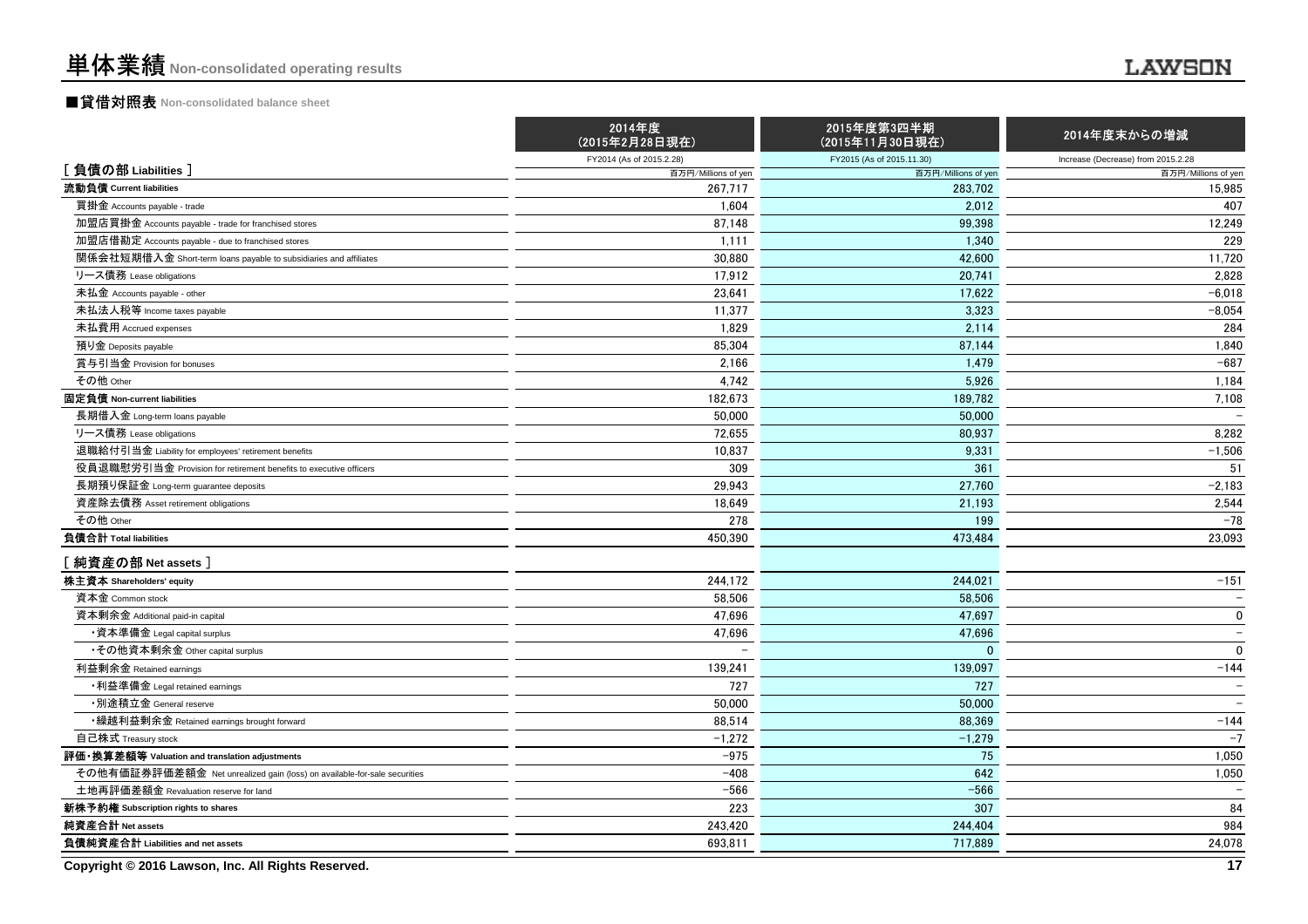# **■国内コンビニエンスストアの店舗数の推移** Number of convenience stores in Japan <sup>\*1</sup>

|                             | 2014年度3Q/FY2014 |                       | 2015年度3Q/FY2015 <sup>*2*3</sup> |                       | 2015年度計画/FY2015 (Forecast) |                          |
|-----------------------------|-----------------|-----------------------|---------------------------------|-----------------------|----------------------------|--------------------------|
|                             |                 | 2014.3.1 - 2014.11.30 |                                 | 2015.3.1 - 2015.11.30 | 2015.3.1 - 2016.2.29       |                          |
| 単体 Non-consolidated         |                 | 「ローソン」「ナチュラルローソン」のみ   |                                 | 「ローソン」「ナチュラルローソン」のみ   |                            | 「ローソン」「ナチュラルローソン」のみ      |
| <b>開店</b> Opening (店/Store) | 702             | 693                   | 649                             | 648                   | 1,150                      | 1,130                    |
| <b>閉店</b> Closure (店/Store) | 319             | 265                   | 709                             | 396                   | 730                        | 430                      |
| うち置換(-) Re-location(-)      | 88              | 87                    | 112                             | 112                   | $\overline{\phantom{a}}$   | $\overline{\phantom{0}}$ |
| 純增 Net Increase (店/Store)   | 383             | 428                   | $-60$                           | 252                   | 420                        | 700                      |
| 総店舗数 Total number of stores | 11,704          | 10,547                | 11,712                          | 10,898                | 12,192                     | 11,351                   |
| グループ会社 Group Company        |                 |                       |                                 |                       |                            |                          |
| 開店 Opening (店/Store)        | 22              |                       | 30                              |                       | 50                         |                          |
| <b>閉店</b> Closure (店/Store) | 12              |                       | 18                              |                       | 20                         |                          |
| 純增 Net Increase (店/Store)   | 10              |                       | 12                              |                       | 30                         |                          |
| 総店舗数 Total number of stores | 377             |                       | 516                             |                       | 534                        |                          |
| グループ計 Total                 |                 |                       |                                 |                       |                            |                          |
| 開店 Opening (店/Store)        | 724             |                       | 679                             |                       | 1,200                      |                          |
| 閉店 Closure (店/Store)        | 331             |                       | 727                             |                       | 750                        |                          |
| 純增 Net Increase (店/Store)   | 393             |                       | $-48$                           |                       | 450                        |                          |
| 総店舗数 Total number of stores | 12,081          |                       | 12,228                          |                       | 12,726                     |                          |

(注)

\*1当社グループの運営するコンビニエンスストアの店舗数であり、(株)ローソン高知、(株)ローソン南九州、(株)ローソン沖縄の運営する店舗数を含みます。

\*2「ローソン」「ナチュラルローソン」の開店および閉店には、「ローソンストア100」「ローソンマート」との業態変更の影響25店舗増は 含めておりません。

\*3 2015年4月に単体から(株)ローソン高知に移管した128店舗は、2015年度からグループ会社に集計を変更しております。

#### entropy of the control of the control of the control of the control of the control of the control of the control of the control of the control of the control of the control of the control of the control of the control of t

Lawson Kochi, Inc., Lawson Minamikyushu, Inc. and Lawson Okinawa, Inc.\*1 The number of stores is a total number of stores operated by the Lawson group including the number of stores operated by

\*2 The numbers of "opening" and "closure" stores of LAWSON and NATURAL LAWSON do not include 25 stores of LAWSON STORE100and LAWSON MART which are converted into a different format within the Lawson group.

\*3 Number of stores (128 stores), which were transferred into Lawson Kochi, Inc. from parent company on April 2015, were excludedfrom non-consolidated figures and counted in group company figures from fiscal year 2015.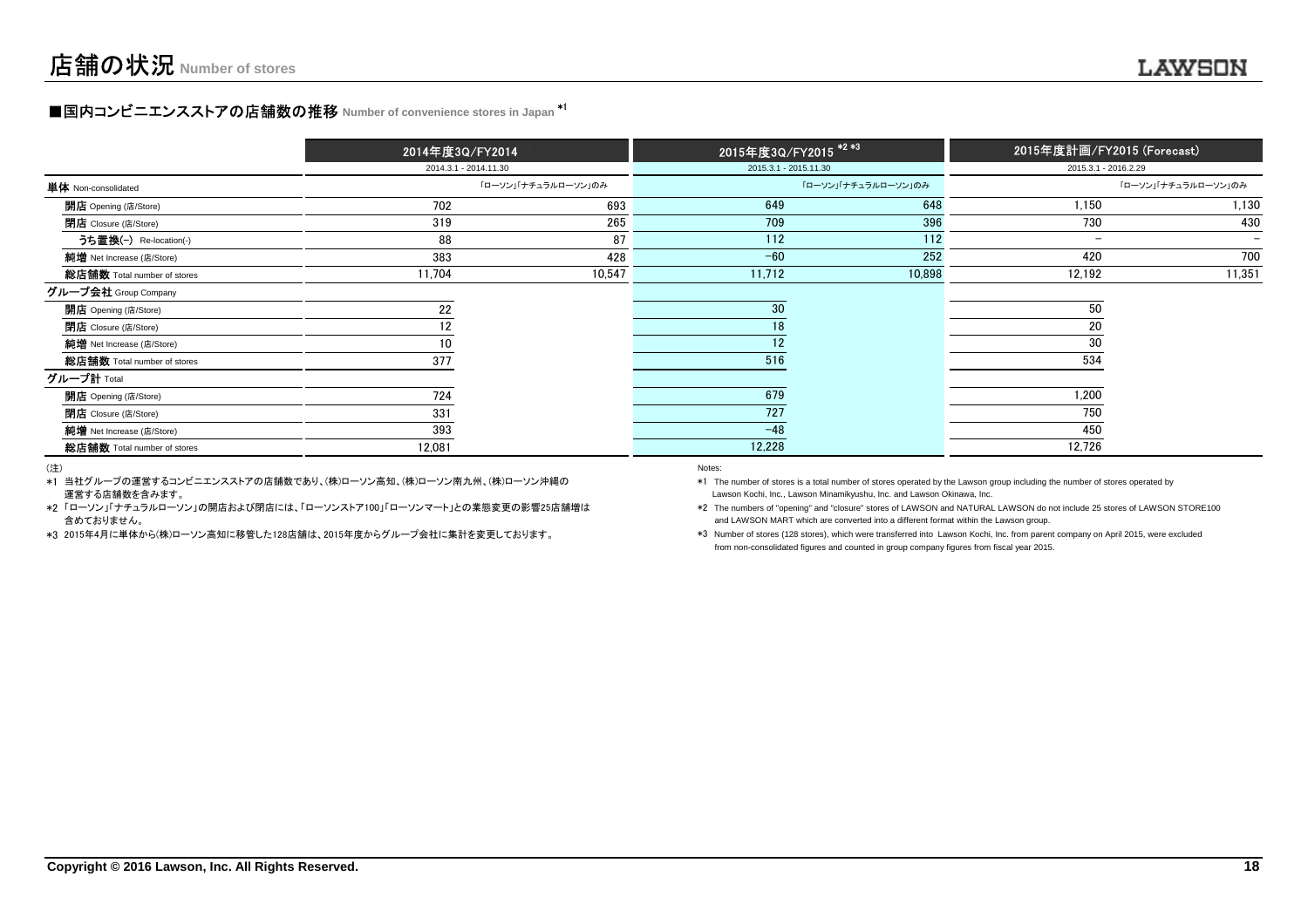### **■国内コンビニエンスストア店舗数 Number of convenience stores in Japan by store type**

|                                                                     | 2014年11月                 |                          | 2015年2月                  |           | 2015年11月 <sup>*2</sup> |           | 期中増減店舗数                  |  |
|---------------------------------------------------------------------|--------------------------|--------------------------|--------------------------|-----------|------------------------|-----------|--------------------------|--|
|                                                                     | November, 2014           |                          | February, 2015           |           | November, 2015         |           | Net increase (Decrease)  |  |
|                                                                     | 店/Store                  | 構成比/Share                | 店/Store                  | 構成比/Share | 店/Store                | 構成比/Share | 店/Store                  |  |
| 株式会社ローソン Lawson, Inc.                                               |                          |                          |                          |           |                        |           |                          |  |
| 直営店 Company-operated stores                                         |                          |                          |                          |           |                        |           |                          |  |
| ローソン LAWSON                                                         | 123                      | 1.0%                     | 123                      | 1.0%      | 158                    | 1.3%      | 35                       |  |
| ナチュラルローソン NATURAL LAWSON                                            | 34                       | 0.3%                     | 32                       | 0.3%      | 27                     | 0.2%      | $-5$                     |  |
| 加盟店 Franchised stores                                               |                          |                          |                          |           |                        |           |                          |  |
| Bタイプ Type B                                                         | 1.252                    | 10.4%                    | 1.286                    | 10.5%     | 1.201                  | 9.8%      | $-85$                    |  |
| Gタイプ Type G                                                         | 2,008                    | 16.6%                    | 1,988                    | 16.2%     | 1.863                  | 15.2%     | $-125$                   |  |
| Cタイプ Type C                                                         | 7,052                    | 58.4%                    | 7,236                    | 58.9%     | 7,554                  | 61.8%     | 318                      |  |
| ナチュラルローソン NATURAL LAWSON                                            | 78                       | 0.6%                     | 84                       | 0.7%      | 95                     | 0.8%      | 11                       |  |
| ローソンストア100 LAWSON STORE100 <sup>*1</sup>                            | 1,157                    | 9.6%                     | 1,151                    | 9.4%      | 814                    | 6.7%      | $-337$                   |  |
| 小計 Subtotal                                                         | 11.704                   | 96.9%                    | 11,900                   | 96.9%     | 11,712                 | 95.8%     | $-188$                   |  |
| 株式会社ローソン高知 Lawson Kochi, Inc.                                       |                          |                          |                          |           |                        |           |                          |  |
| 直営店 Company-operated stores                                         | $\overline{a}$           |                          | $\overline{\phantom{0}}$ |           | $\overline{7}$         | 0.1%      | $\overline{7}$           |  |
| 加盟店 Franchised stores                                               | $\overline{\phantom{m}}$ | $\overline{\phantom{0}}$ | $-$                      |           | 127                    | 1.0%      | 127                      |  |
| 小計 Subtotal                                                         | $\overline{\phantom{0}}$ |                          | $\overline{\phantom{0}}$ |           | 134                    | 1.1%      | 134                      |  |
| 株式会社ローソン南九州 Lawson Minamikyushu, Inc.                               |                          |                          |                          |           |                        |           |                          |  |
| 直営店 Company-operated stores                                         | 3                        | 0.0%                     |                          | 0.0%      |                        | 0.0%      | $\qquad \qquad -$        |  |
| 加盟店 Franchised stores                                               | 202                      | 1.7%                     | 201                      | 1.6%      | 194                    | 1.6%      | $-7$                     |  |
| 小計 Subtotal                                                         | 205                      | 1.7%                     | 202                      | 1.6%      | 195                    | 1.6%      | $-7$                     |  |
| 株式会社ローソン沖縄 Lawson Okinawa, Inc.                                     |                          |                          |                          |           |                        |           |                          |  |
| 直営店 Company-operated stores                                         |                          | 0.0%                     | $\overline{2}$           | 0.0%      | $\overline{2}$         | 0.0%      | $\overline{\phantom{a}}$ |  |
| 加盟店 Franchised stores                                               | 171                      | 1.4%                     | 172                      | 1.4%      | 185                    | 1.5%      | 13                       |  |
| 小計 Subtotal                                                         | 172                      | 1.4%                     | 174                      | 1.4%      | 187                    | 1.5%      | 13                       |  |
| 国内コンビニエンスストアグループ店舗数計<br>Total number of convenience stores in Japan | 12,081                   | 100.0%                   | 12,276                   | 100.0%    | 12,228                 | 100.0%    | $-48$                    |  |

(注)

\*1 ローソンストア100の店舗数には、「ローソンストア100」「ローソンマート」を含みます。\*2 2015年4月に(株)ローソンから128店舗を(株)ローソン高知に移管しております。

entration of the contract of the contract of the contract of the contract of the contract of the contract of the contract of the contract of the contract of the contract of the contract of the contract of the contract of t

\*1 The number of stores of LAWSON STORE100 includes LAWSON STORE100 and LAWSON MART.

\*2 In April 2015, 128 stores were transferred into Lawson Kochi, Inc. from Lawson, Inc.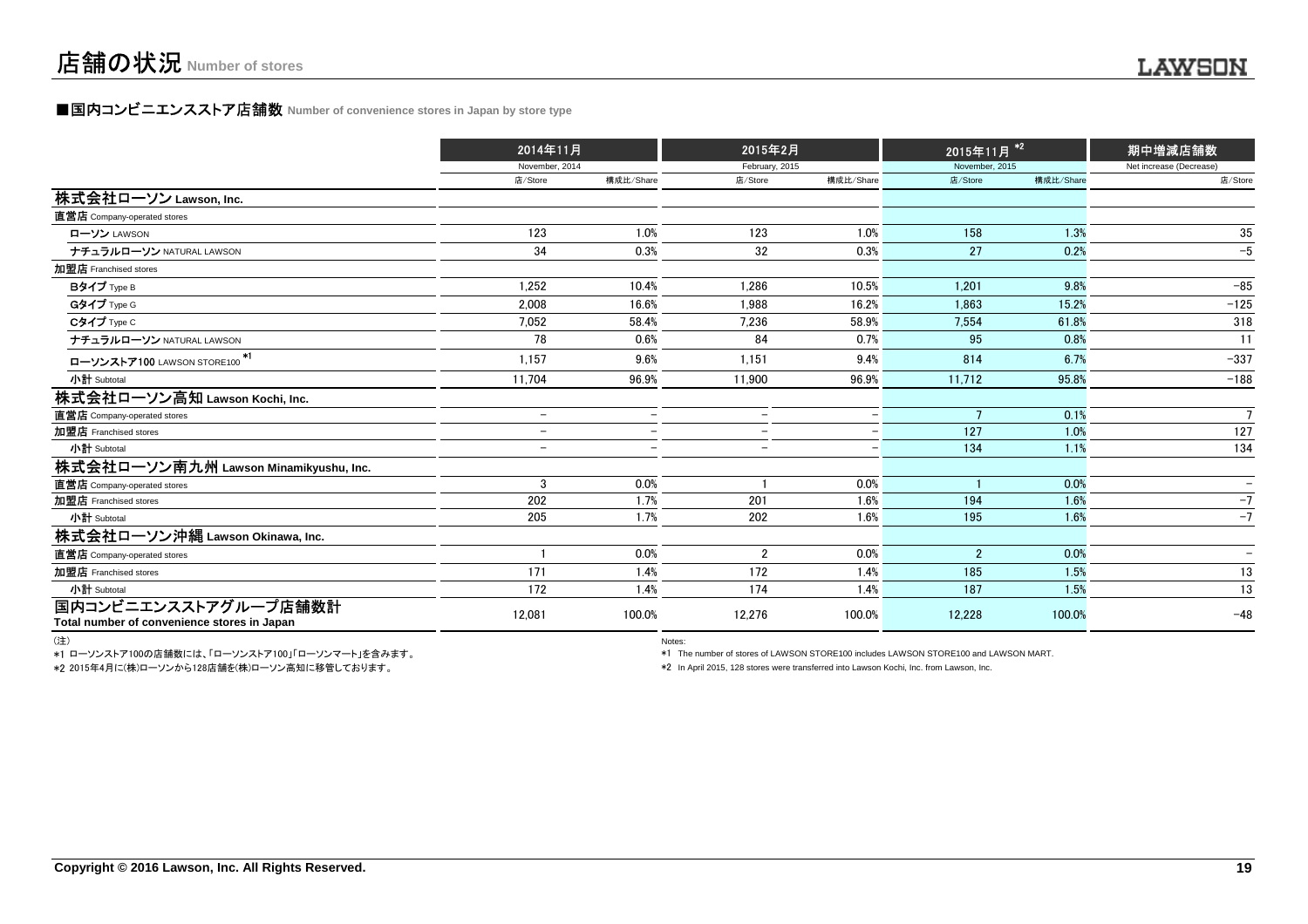#### **■都道府県別店舗分布状況** Number of convenience stores by region and prefecture

|                |              |         | 2015年2月                  |         |         | 2015年11月                 |                   |                 | 期中増減店舗数                  |                |
|----------------|--------------|---------|--------------------------|---------|---------|--------------------------|-------------------|-----------------|--------------------------|----------------|
|                |              |         | February, 2015           |         |         | November, 2015           |                   |                 | Net increase (Decrease)  |                |
|                |              | ローソン*1  | ローソンストア100 <sup>*2</sup> | 計       | ローソン*1  | ローソンストア100               | 計                 | ローソン*1          | ローソンストア100               | 計              |
|                |              | LAWSON  | LAWSON STORE100          | Total   | LAWSON  | LAWSON STORE100          | Total             | LAWSON          | LAWSON STORE100          | Total          |
|                |              | 店/Store | 店/Store                  | 店/Store | 店/Store | 店/Store                  | 店/Store           | 店/Store         | 店/Store                  | 店/Store        |
| 北海道 Hokkaido   | 北海道 Hokkaido | 619     | $\overline{\phantom{0}}$ | 619     | 629     | $\overline{\phantom{0}}$ | 629               | 10              | $\overline{\phantom{a}}$ | 10             |
| 東北 Tohoku      | 青森 Aomori    | 208     | $\overline{\phantom{0}}$ | 208     | 216     | $\overline{\phantom{m}}$ | 216               | 8               | $\qquad \qquad -$        | 8              |
|                | 秋田 Akita     | 184     | $\overline{\phantom{m}}$ | 184     | 183     | $\qquad \qquad =$        | 183               | $-1$            | $\overline{\phantom{m}}$ | $-1$           |
|                | 岩手 Iwate     | 161     | $\overline{\phantom{0}}$ | 161     | 164     | $\overline{\phantom{m}}$ | 164               | 3               | $\overline{\phantom{m}}$ | 3              |
|                | 宮城 Miyagi    | 197     | 30                       | 227     | 204     | $-$                      | 204               | $\overline{7}$  | $-30$                    | $-23$          |
|                | 山形 Yamagata  | 78      | $\overline{\phantom{m}}$ | 78      | 80      | $\overline{\phantom{a}}$ | 80                | $\overline{2}$  | $\overline{\phantom{m}}$ | $\overline{2}$ |
|                | 福島 Fukushima | 103     | $\overline{\phantom{m}}$ | 103     | 104     | $\equiv$                 | 104               |                 | $\overline{\phantom{m}}$ | $\mathbf{1}$   |
|                | 小計 Subtotal  | 931     | 30                       | 961     | 951     | $\equiv$                 | 951               | 20              | $-30$                    | $-10$          |
| 関東 Kanto       | 栃木 Tochigi   | 141     | $\overline{\phantom{a}}$ | 141     | 144     | $-$                      | 144               | 3               | $\overline{\phantom{a}}$ | 3              |
|                | 群馬 Gunma     | 93      | $\overline{\phantom{m}}$ | 93      | 100     | $\overline{\phantom{a}}$ | 100               | $\overline{7}$  | $\overline{\phantom{m}}$ | $\overline{7}$ |
|                | 埼玉 Saitama   | 455     | 59                       | 514     | 472     | 44                       | 516               | 17              | $-15$                    | $\overline{2}$ |
|                | 千葉 Chiba     | 403     | 60                       | 463     | 409     | 48                       | 457               | 6               | $-12$                    | $-6$           |
|                | 茨城 Ibaraki   | 143     | 7                        | 150     | 150     |                          | 154               | $\overline{7}$  | $-3$                     | 4              |
|                | 東京 Tokyo     | 1.197   | 400                      | 1,597   | 1,222   | 291                      | 1,513             | 25              | $-109$                   | $-84$          |
|                | 神奈川 Kanagawa | 679     | 183                      | 862     | 680     | 139                      | 819               |                 | $-44$                    | $-43$          |
|                | 小計 Subtotal  | 3,111   | 709                      | 3,820   | 3,177   | 526                      | 3,703             | 66              | $-183$                   | $-117$         |
| 甲信越 Koshinetsu | 新潟 Niigata   | 130     | $\overline{\phantom{0}}$ | 130     | 136     | $\equiv$                 | 136               | 6               | $\overline{\phantom{m}}$ | 6              |
|                | 山梨 Yamanashi | 111     | $\overline{\phantom{0}}$ | 111     | 114     | $\overline{\phantom{m}}$ | $\frac{114}{114}$ | 3               | $\overline{\phantom{m}}$ | 3              |
|                | 長野 Nagano    | 150     | $\overline{\phantom{m}}$ | 150     | 168     | $\overline{\phantom{a}}$ | 168               | 18              | $\overline{\phantom{m}}$ | 18             |
|                | 小計 Subtotal  | 391     | $\overline{\phantom{m}}$ | 391     | 418     | $\overline{\phantom{m}}$ | 418               | $\overline{27}$ | $\overline{\phantom{m}}$ | 27             |
| 北陸 Hokuriku    | 石川 Ishikawa  | 102     | $\overline{\phantom{a}}$ | 102     | 101     | $\overline{\phantom{m}}$ | 101               | $-1$            | $-$                      | $-1$           |
|                | 富山 Toyama    | 188     | $\overline{\phantom{a}}$ | 188     | 189     | $\overline{\phantom{m}}$ | 189               |                 | $\overline{\phantom{m}}$ | $\mathbf{1}$   |
|                | 福井 Fukui     | 106     | $-$                      | 106     | 105     | $\overline{\phantom{m}}$ | 105               | $-1$            | $\overline{\phantom{a}}$ | $-1$           |
|                | 小計 Subtotal  | 396     | $\overline{\phantom{m}}$ | 396     | 395     | $\overline{\phantom{m}}$ | 395               | $-1$            | $\overline{\phantom{m}}$ | $-1$           |
| 東海 Tokai       | 静岡 Shizuoka  | 215     | 10                       | 225     | 233     |                          | 234               | 18              | $-9$                     | 9              |
|                | 愛知 Aichi     | 454     | 129                      | 583     | 469     | 96                       | 565               | 15              | $-33$                    | $-18$          |
|                | 岐阜 Gifu      | 140     | 11                       | 151     | 147     | $7\overline{ }$          | 154               | $\overline{7}$  | $-4$                     | 3              |
|                | 三重 Mie       | 111     | $\qquad \qquad -$        | 111     | 112     | $\equiv$                 | 112               |                 | $\overline{\phantom{0}}$ | $\mathbf{1}$   |
|                | 小計 Subtotal  | 920     | 150                      | 1.070   | 961     | 104                      | 1,065             | 41              | $-46$                    | $-5$           |
| $(3+1)$        |              |         |                          |         |         |                          |                   |                 |                          |                |

(注)

Notes: Notes: Notes: Notes: Notes: Notes: Notes: Notes: Notes: Notes: Notes: Notes: Notes: Notes: Notes: Notes: Notes: Notes: Notes: Notes: Notes: Notes: Notes: Notes: Notes: Notes: Notes: Notes: Notes: Notes: Notes: Notes \*1 ローソンの店舗数には、「ローソン」「ナチュラルローソン」を含みます。

\*2 ローソンストア100の店舗数には、「ローソンストア100」「ローソンマート」を含みます。

\*1 The number of stores of LAWSON includes LAWSON and NATURAL LAWSON.

\*2 The number of stores of LAWSON STORE100 includes LAWSON STORE100 and LAWSON MART.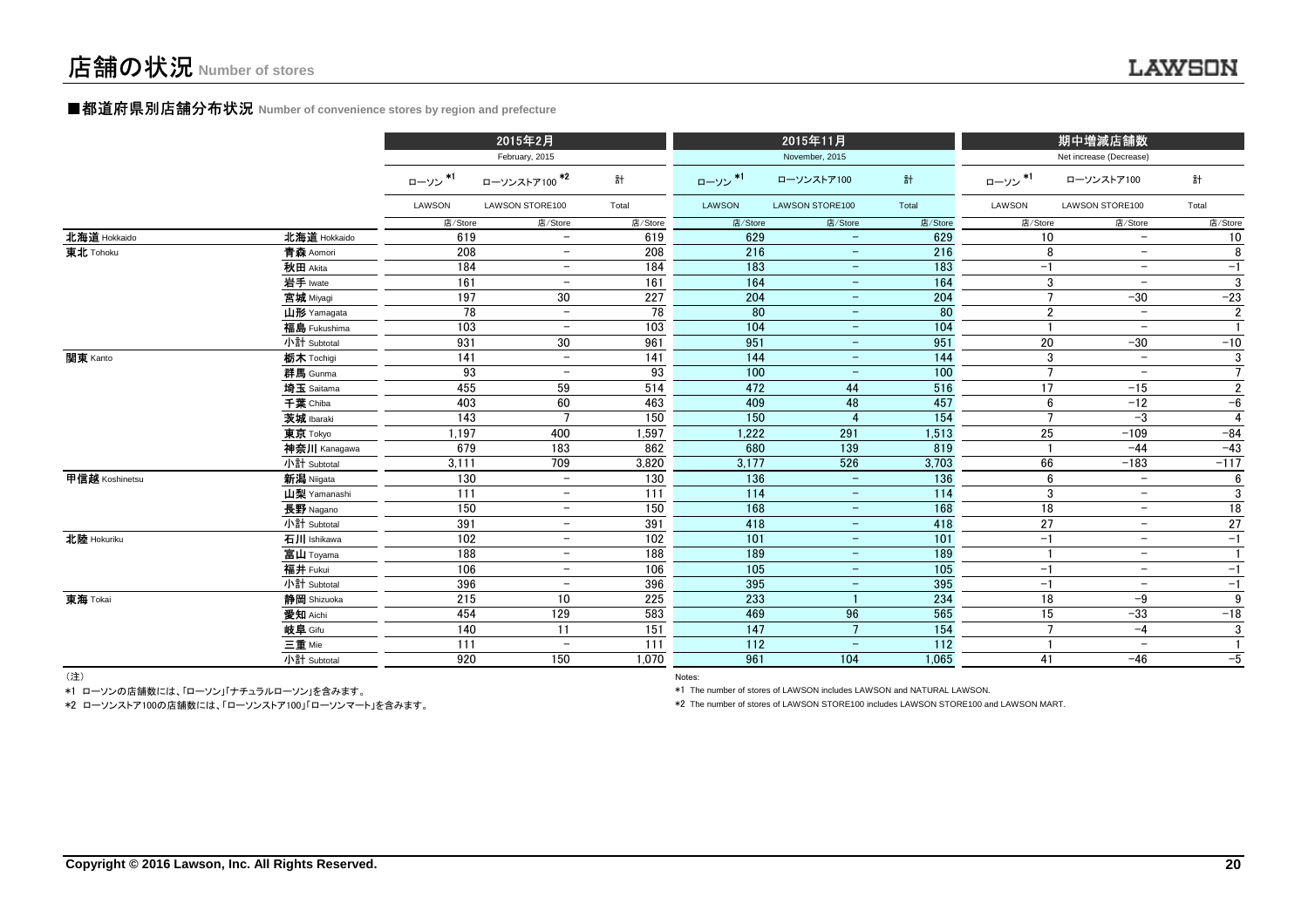#### ■都道府県別店舗分布状況 **Number of convenience stores by region and prefecture**

|                                                                     |                                       |         | 2015年2月                  |                  |         | 2015年11月                 |                  |                          | 期中増減店舗数                  |                          |
|---------------------------------------------------------------------|---------------------------------------|---------|--------------------------|------------------|---------|--------------------------|------------------|--------------------------|--------------------------|--------------------------|
|                                                                     |                                       |         | February, 2015           |                  |         | November, 2015           |                  |                          | Net increase (Decrease)  |                          |
|                                                                     |                                       | ローソン*1  | ローソンストア100 <sup>*2</sup> | 計                | ローソン*1  | ローソンストア100               | 計                | ローソン*1                   | ローソンストア100               | 計                        |
|                                                                     |                                       | LAWSON  | LAWSON STORE100          | Total            | LAWSON  | LAWSON STORE100          | Total            | LAWSON                   | LAWSON STORE100          | Total                    |
|                                                                     |                                       | 店/Store | 店/Store                  | 店/Store          | 店/Store | 店/Store                  | 店/Store          | 店/Store                  | 店/Store                  | 店/Store                  |
| 近畿 Kinki                                                            | 京都 Kyoto                              | 282     | 42                       | 324              | 286     | 30                       | 316              | 4                        | $-12$                    | $-8$                     |
|                                                                     | 滋賀 Shiga                              | 153     | $\overline{2}$           | 155              | 153     | $\overline{\phantom{m}}$ | 153              | $\overline{\phantom{0}}$ | $-2$                     | $-2$                     |
|                                                                     | 奈良 Nara                               | 129     | $\overline{2}$           | 131              | 131     | $\qquad \qquad -$        | 131              | $\overline{2}$           | $-2$                     | $\overline{\phantom{m}}$ |
|                                                                     | 和歌山 Wakayama                          | 124     | $\qquad \qquad -$        | 124              | 133     | $\overline{\phantom{m}}$ | 133              | 9                        | $\overline{\phantom{m}}$ | 9                        |
|                                                                     | 大阪 Osaka                              | 890     | 146                      | 1,036            | 876     | 119                      | 995              | $-14$                    | $-27$                    | $-41$                    |
|                                                                     | 兵庫 Hyogo                              | 594     | 40                       | 634              | 594     | 35                       | 629              | $\overline{\phantom{0}}$ | $-5$                     | $-5$                     |
|                                                                     | 小計 Subtotal                           | 2.172   | 232                      | 2,404            | 2,173   | 184                      | 2,357            |                          | $-48$                    | $-47$                    |
| 中国 Chugoku                                                          | 岡山 Okayama                            | 145     | $\equiv$                 | $\frac{145}{2}$  | 152     | $\equiv$                 | 152              | $\overline{7}$           | $-$                      | $\overline{7}$           |
|                                                                     | 広島 Hiroshima                          | 177     | $-$                      | 177              | 184     | $\overline{\phantom{m}}$ | 184              | $\overline{7}$           | $\overline{\phantom{m}}$ | $\overline{7}$           |
|                                                                     | $\mathbf{H}$ $\mathbf{\Pi}$ Yamaquchi | 123     | $\equiv$                 | 123              | 122     | $\qquad \qquad -$        | 122              | $-1$                     | $\overline{\phantom{m}}$ | $-1$                     |
|                                                                     | 鳥取 Tottori                            | 111     | $\overline{\phantom{a}}$ | 111              | 116     | $\qquad \qquad -$        | 116              | 5                        | $\overline{\phantom{m}}$ | $\sqrt{5}$               |
|                                                                     | 島根 Shimane                            | 117     | $-$                      | 117              | 120     | $\overline{\phantom{a}}$ | 120              | 3                        | $\overline{\phantom{a}}$ | $\overline{3}$           |
|                                                                     | 小計 Subtotal                           | 673     | $-$                      | 673              | 694     | $\qquad \qquad -$        | 694              | 21                       | $\overline{\phantom{m}}$ | $\overline{21}$          |
| 四国 Shikoku                                                          | 香川 Kagawa                             | 122     | $\overline{\phantom{a}}$ | $\overline{122}$ | 128     | $\overline{\phantom{m}}$ | $\overline{128}$ | 6                        | $\overline{\phantom{a}}$ | 6                        |
|                                                                     | 愛媛 Ehime                              | 189     | $\equiv$                 | 189              | 211     | $\equiv$                 | 211              | 22                       | $\overline{\phantom{m}}$ | $22\,$                   |
|                                                                     | <b>徳島</b> Tokushima                   | 130     | $\equiv$                 | 130              | 133     | $\overline{\phantom{m}}$ | 133              | 3                        | $\overline{\phantom{m}}$ | $\overline{3}$           |
|                                                                     | 高知 Kochi                              | 107     | $-$                      | 107              | 134     | $\overline{\phantom{a}}$ | 134              | 27                       | $\overline{\phantom{a}}$ | $27\,$                   |
|                                                                     | 小計 Subtotal                           | 548     | $-$                      | 548              | 606     | $\equiv$                 | 606              | 58                       | $\overline{\phantom{a}}$ | 58                       |
| 九州 Kyushu                                                           | 福岡 Fukuoka                            | 412     | 30 <sup>°</sup>          | 442              | 445     | $\sim$                   | 445              | 33                       | $-30$                    | 3                        |
|                                                                     | 佐賀 Saga                               | 67      | $\equiv$                 | 67               | 66      | $\equiv$                 | 66               | $-1$                     | $\qquad \qquad -$        | $-1$                     |
|                                                                     | 長崎 Nagasaki                           | 105     | $\equiv$                 | 105              | 105     | $\qquad \qquad -$        | 105              | $\overline{\phantom{0}}$ | $\overline{\phantom{a}}$ | $\equiv$                 |
|                                                                     | 大分 Oita                               | 166     | $-$                      | 166              | 167     | $\overline{\phantom{a}}$ | 167              |                          | $\overline{\phantom{a}}$ | $\mathbf{1}$             |
|                                                                     | 熊本 Kumamoto                           | 135     | $-$                      | 135              | 140     | $\overline{\phantom{m}}$ | 140              | 5                        | $\overline{\phantom{m}}$ | $5\phantom{.0}$          |
|                                                                     | 宮崎 Miyazaki                           | 103     | $\overline{\phantom{a}}$ | 103              | 105     | $\qquad \qquad -$        | 105              | $\overline{2}$           | $\overline{\phantom{a}}$ | $\overline{2}$           |
|                                                                     | 鹿児島 Kagoshima                         | 202     | $-$                      | 202              | 195     | $\qquad \qquad -$        | 195              | $-7$                     | $\overline{\phantom{a}}$ | $-7$                     |
|                                                                     | 小計 Subtotal                           | 1,190   | 30                       | 1,220            | 1,223   | $\overline{\phantom{a}}$ | 1,223            | 33                       | $-30$                    | 3                        |
| 沖縄 Okinawa                                                          | 沖縄 Okinawa                            | 174     | $\overline{\phantom{0}}$ | 174              | 187     | $\equiv$                 | 187              | 13                       | $\overline{\phantom{a}}$ | 13                       |
| 国内コンビニエンスストアグループ店舗数計<br>Total number of convenience stores in Japan |                                       | 11,125  | 1,151                    | 12,276           | 11,414  | 814                      | 12,228           | 289                      | $-337$                   | $-48$                    |

(注)

Notes: and the contract of the contract of the contract of the contract of the contract of the contract of the contract of the contract of the contract of the contract of the contract of the contract of the contract of the \*1 ローソンの店舗数には、「ローソン」「ナチュラルローソン」を含みます。

\*2 ローソンストア100の店舗数には、「ローソンストア100」「ローソンマート」を含みます。

\*1 The number of stores of LAWSON includes LAWSON and NATURAL LAWSON.

\*2 The number of stores of LAWSON STORE100 includes LAWSON STORE100 and LAWSON MART.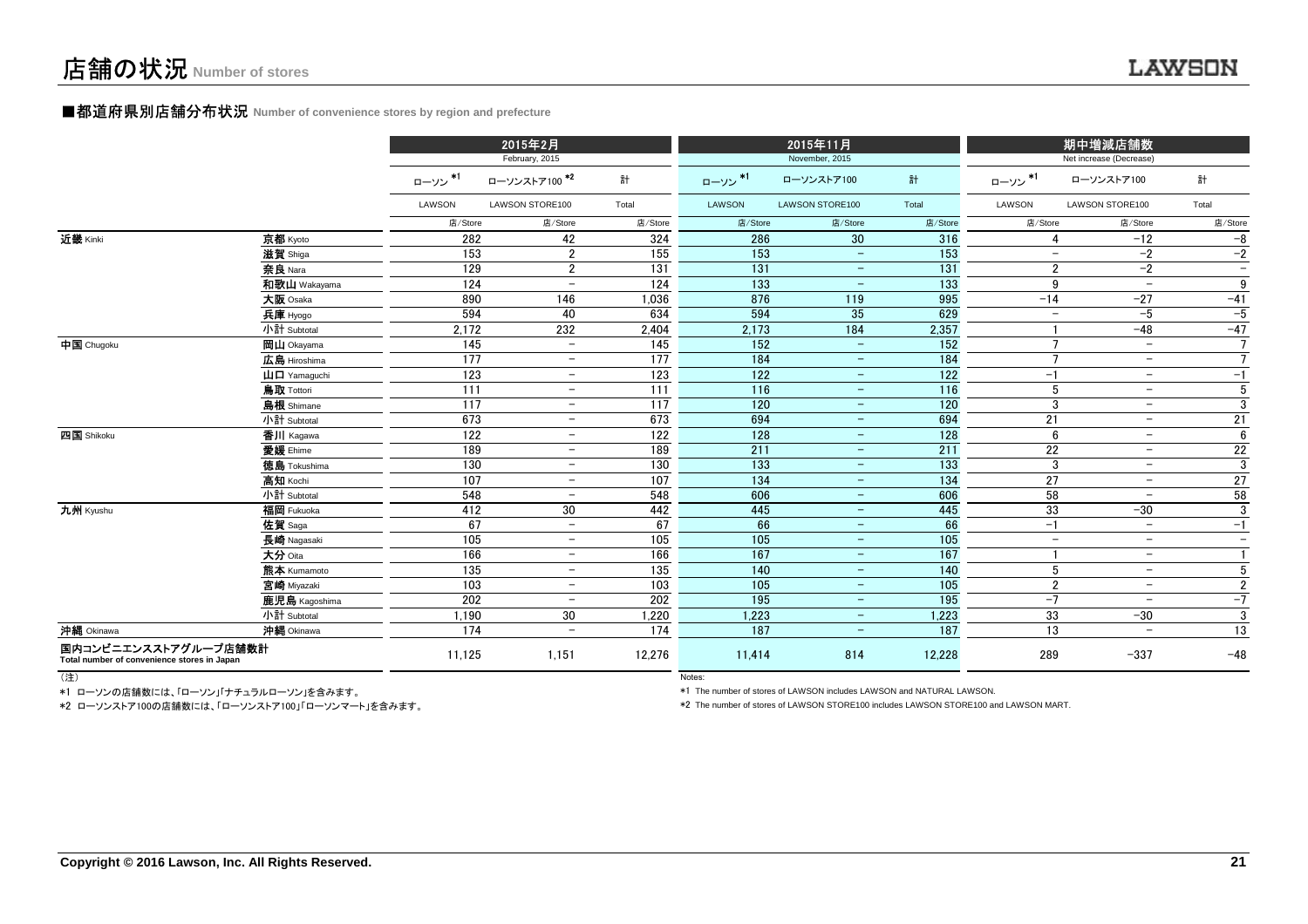### **■海外コンビニエンスストア店舗数 Number of convenience stores abroad**

|                                                       | 2014年11月       | 2015年2月        | 2015年11月       | 期中増減店舗数                 |
|-------------------------------------------------------|----------------|----------------|----------------|-------------------------|
|                                                       | November, 2014 | February, 2015 | November, 2015 | Net increase (Decrease) |
|                                                       | 店/Store        | 店/Store        | 店/Store        | 店/Store                 |
| 中国 上海市及びその周辺地域<br>China Shanghai and surrounding area | 332            | 354            | 429            | 75                      |
| 中国 重慶市<br>China Chongqing                             | 98             | 104            | 113            |                         |
| 中国 大連市<br>China Dalian                                | ${\bf 26}$     | 30             | 42             | 12                      |
| 中国 北京市<br>China Beijing                               | 14             | 19             | 29             | 10                      |
| タイ<br>Thailand                                        | 31             | 32             | 42             | 10                      |
| インドネシア<br>Indonesia                                   | 49             | 48             | 38             | $-10$                   |
| フィリピン<br>Philippines                                  |                |                | 12             | 12                      |
| 米国 ハワイ州<br>United States of America Hawaii            | 4              | 3              |                | $-1$                    |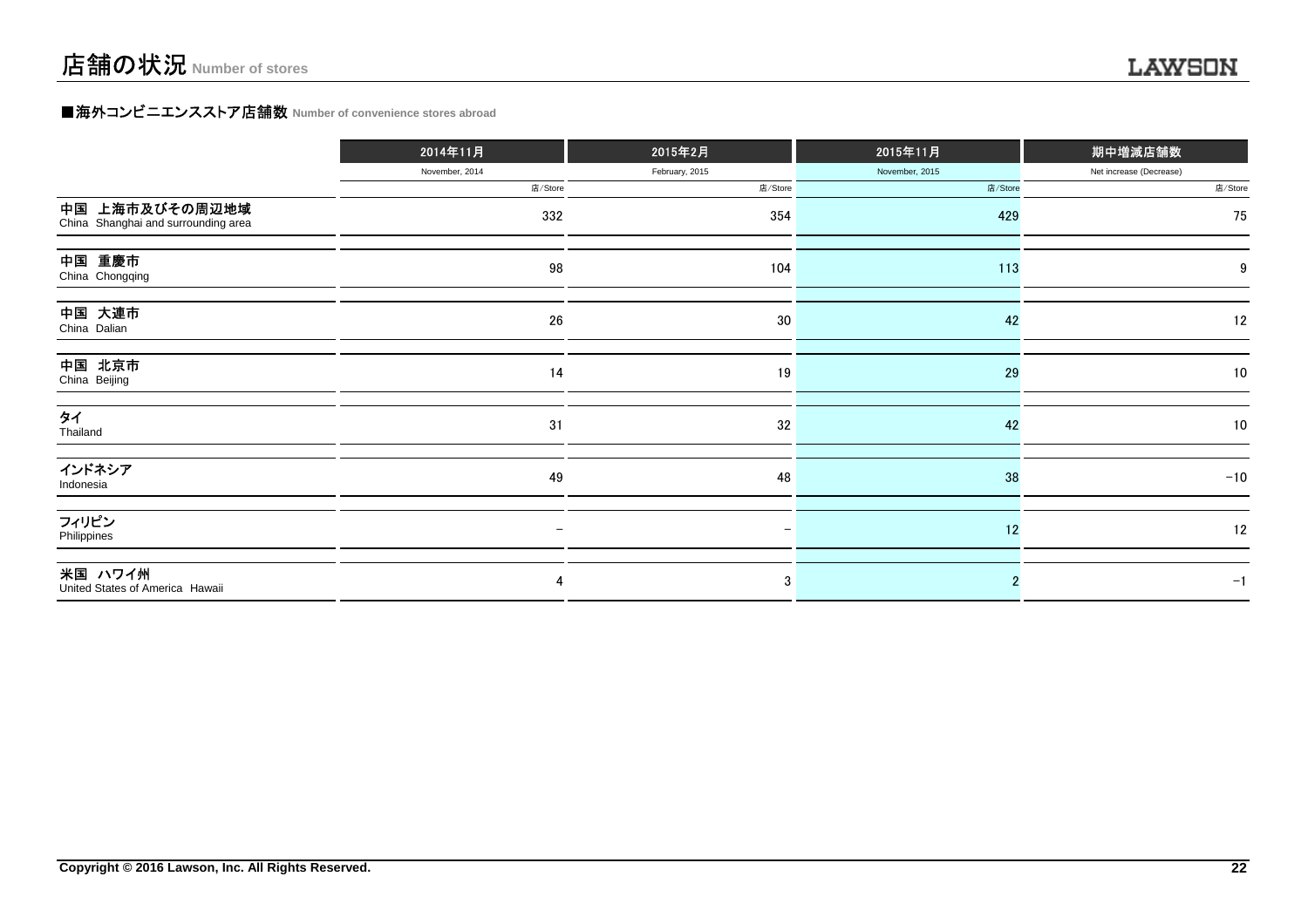### **■その他セグメントの運営する店舗数 Number of stores of other segments**

|                                                       | 2014年11月                 | 2015年2月        | 2015年11月       | 期中増減店舗数                  |
|-------------------------------------------------------|--------------------------|----------------|----------------|--------------------------|
|                                                       | November, 2014           | February, 2015 | November, 2015 | Net increase (Decrease)  |
|                                                       | 店/Store                  | 店/Store        | 店/Store        | 店/Store                  |
| 株式会社成城石井 <sup>*1</sup><br>SEIJO ISHII CO., LTD.       | $\overline{\phantom{0}}$ | 107            | 117            | 10 <sup>°</sup>          |
| 株式会社ローソンHMVエンタテイメント<br>Lawson HMV Entertainment, Inc. | 53                       | 53             | 53             | $\overline{\phantom{0}}$ |
| ユナイテッド・シネマ株式会社*2<br>United Cinemas Co., Ltd.          | 36                       | 36             | 37             |                          |

(注)

\*1 (株)成城石井については、直営の成城石井店舗のみを記載しております。

\*2 ユナイテッド・シネマ(株)については、劇場数を記載しております。

Notes:

\*1 For SEIJO ISHII CO., LTD., it states number of its company-operated stores only.

\*2 For United Cinemas Co., Ltd., it states number of theaters.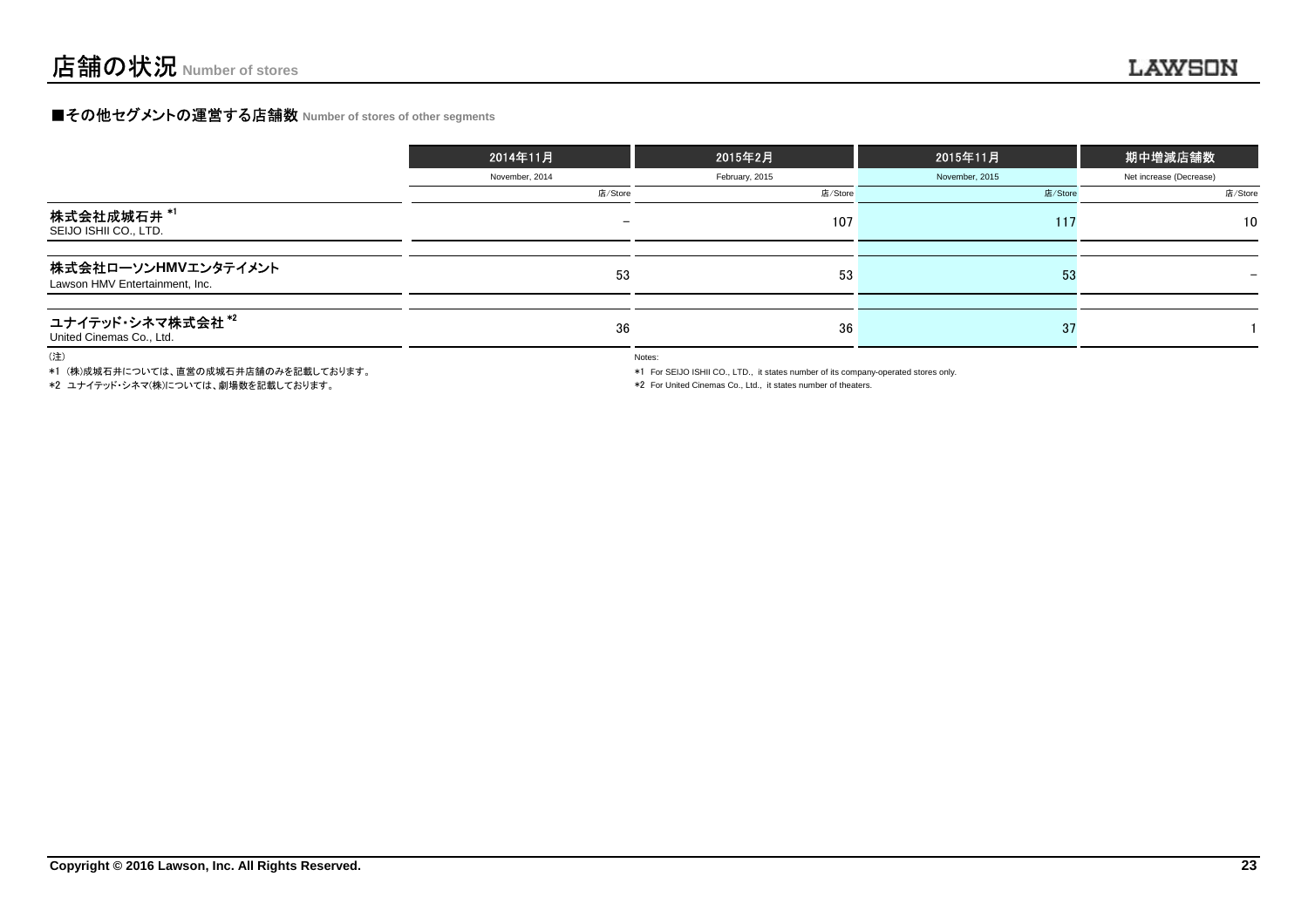### ■既存店売上高前年比及び既存店総荒利益高前年比 **Net sales and gross profit of existing stores**

|                                               |              | 2014年度/FY2014 | 2015年度/FY2015 |                           |
|-----------------------------------------------|--------------|---------------|---------------|---------------------------|
|                                               | 第3四半期累計期間/3Q | 通期/Full year  | 第3四半期累計期間/3Q  | 通期計画/Full year (Forecast) |
|                                               | 前年比/YoY      | 前年比/YoY       | 前年比/YoY       | 前年比/YoY                   |
| 売上高 Net sales                                 | 99.0%        | 99.0%         | 101.6%        | 100.9%                    |
| <b>総荒利益高</b> Gross profit                     | 100.1%       | 100.0%        | 101.5%        | 100.8%                    |
| <b>売上高(LS100含む)</b> Net sales (include LS100) | 98.6%        | 98.6%         | 101.6%        |                           |

### ■平均日販 **Average daily sales per store**

|               | 2014年度/FY2014       |                     | 2015年度/FY2015       |
|---------------|---------------------|---------------------|---------------------|
|               | 第3四半期累計期間/3Q        | 通期/Full year        | 第3四半期累計期間/3Q        |
|               | 千円/Thousands of yen | 千円/Thousands of yen | 千円/Thousands of yer |
| 全店 All stores | 537                 | 533                 | 547                 |
| 新店 New stores | 490                 | 484                 | 497                 |
|               |                     |                     |                     |

### ■既存店客数及び客単価 Average number of customers and average spending per customer at exsisting stores<br>│

|                           |                 |         | 2014年度/FY2014   |         | 2015年度/FY2015   |         |
|---------------------------|-----------------|---------|-----------------|---------|-----------------|---------|
|                           | 第3四半期累計期間/3Q    |         | 通期/Full vear    |         | 第3四半期累計期間/3Q    |         |
|                           | 人·円/Person, Yen | 前年比/YoY | 人·円/Person, Yen | 前年比/YoY | 人·円/Person, Yen | 前年比/YoY |
| 客数 Number of customers    | 840             | 97.5%   | 823             | 98.0%   | 842             | 100.9%  |
| 客単価 Spending per customer | 598             | 101.5%  | 602             | 101.0%  | 602             | 100.7%  |
|                           |                 |         |                 |         |                 |         |

### **■全店商品別販売構成の推移及び総荒利益率の状況 Sales** and gross profit margin by merchandise category at store level (All stores)<br>→

|                            |                        | 2014年度/FY2014 |                              |                        |              |                              | 2015年度/FY2015          |              |                                     |                                     |
|----------------------------|------------------------|---------------|------------------------------|------------------------|--------------|------------------------------|------------------------|--------------|-------------------------------------|-------------------------------------|
|                            |                        | 第3四半期累計期間/3Q  |                              |                        | 通期/Full year |                              |                        | 第3四半期累計期間/3Q | 通期計画/Full year (Forecast)           |                                     |
|                            | 十億円<br>Billions of yen | 構成比<br>Share  | 総荒利益率<br>Gross Profit Margin | 十億円<br>Billions of yen | 構成比<br>Share | 総荒利益率<br>Gross Profit Margin | 十億円<br>Billions of yen | 構成比<br>Share | 総荒利益率<br><b>Gross Profit Margin</b> | 総荒利益率<br><b>Gross Profit Margin</b> |
| ファストフード Fast foods         | 311.3                  | 23.3%         | 38.8%                        | 412.2                  | 23.5%        | 38.9%                        | 341.3                  | 24.8%        | 38.2%                               |                                     |
| 日配食品 Daily delivered foods | 173.6                  | 13.0%         | 34.4%                        | 227.4                  | 12.9%        | 34.1%                        | 177.9                  | 12.9%        | 34.3%                               |                                     |
| 加工食品 Processed foods       | 718.3                  | 53.8%         | 24.2%                        | 941.5                  | 53.6%        | 24.1%                        | 729.0                  | 52.9%        | 24.1%                               | $-$                                 |
| うち、タバコ Cigarettes          | 352.5                  | 26.4%         | 10.8%                        | 462.8                  | 26.3%        | 10.8%                        | 348.9                  | 25.3%        | 10.8%                               |                                     |
| 非食品 Non-food products      | 130.8                  | 9.8%          | 49.2%                        | 175.9                  | 10.0%        | 48.9%                        | 129.4                  | 9.4%         | 49.9%                               |                                     |
| 合計 Total                   | 1.334.2                | 100.0%        | 31.4%                        | 1.757.2                | 100.0%       | 31.3%                        | 1,377.7                | 100.0%       | 31.3%                               | 31.3%                               |

分類 Category

| ファストフード Fast foods           | 米飯・麺・調理パン(サンドイッチ等)・デリカ・ファストフード等 Rice, noodles, bread, delicatessen items, over-the-counter fast foods, etc.    |
|------------------------------|----------------------------------------------------------------------------------------------------------------|
| 日配食品 Daily delivered foods   | ベーカリー・デザート・アイスクリーム・生鮮食品等 Bakery items, desserts, ice cream, perishable food (vegetable, fruits and meat), etc. |
| 加工食品 Processed foods         | 飲料・酒類・タバコ・加工食品・菓子等 Soft drinks, alcoholic drinks, cigarettes, processed foods, confectioneries, etc.           |
| <b>非食品</b> Non-food products | 日用品・本・雑誌・ギフトカード等 Daily necessities, books, magazines, gift cards, etc.                                         |
|                              | Notes:                                                                                                         |

<sup>(</sup>注)

\*1 売上高(LS100含む)を除く上記の数値は、(株)ローソンが運営する「ローソン」「ナチュラルローソン」の合計です。

\*2 売上高(LS100含む)には、「ローソンストア100」「ローソンマート」を含みます。

\*3 非食品の総荒利益率は、手数料収入を含め算出しております。

\*1 These figures except for Net sales (include LS100) are sums of total LAWSON and NATURAL LAWSON operated by Lawson, Inc.

\*2 Net sales (include LS100) includes LAWSON STORE100 and LAWSON MART.

\*3 Gross profit of non-food products includes service commissions.